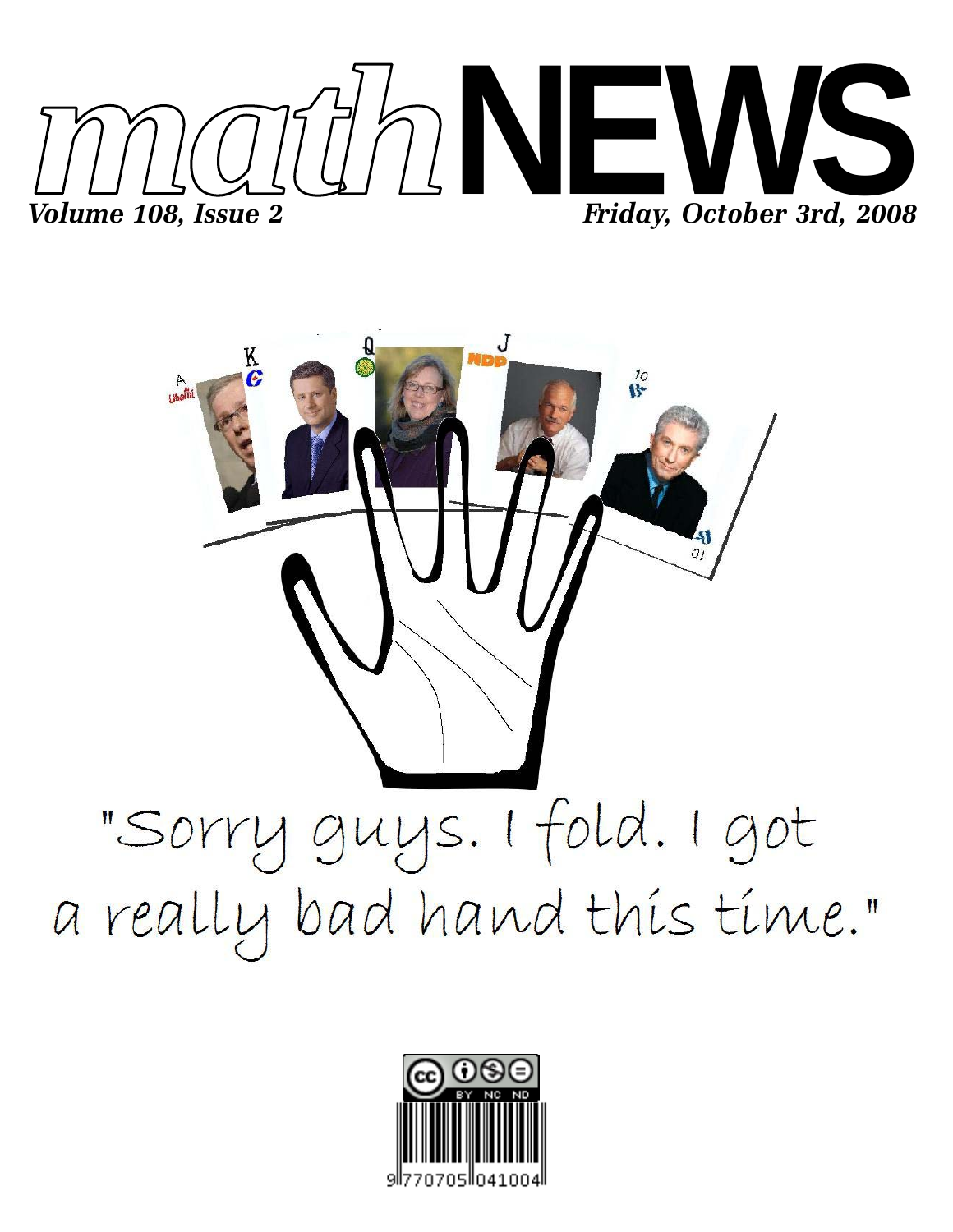## *look***AHEAD**

| mathNEWS                                  |                                                                  |  |  |  |  |
|-------------------------------------------|------------------------------------------------------------------|--|--|--|--|
| October <sub>3</sub>                      | Issue $#2$ digs its own grave                                    |  |  |  |  |
| October 13                                | 10:00 pm Article Submission Deadline for                         |  |  |  |  |
|                                           | Issue #3                                                         |  |  |  |  |
| October 17                                | Issue #3 rises up as a zombie                                    |  |  |  |  |
| <b>MathSoc</b>                            |                                                                  |  |  |  |  |
| Wednesdays                                | Games Night!                                                     |  |  |  |  |
| <b>CSC</b>                                |                                                                  |  |  |  |  |
| October 3                                 | 4:30 CTO of Relic Entertainment Talk                             |  |  |  |  |
| <b>Math Faculty</b>                       |                                                                  |  |  |  |  |
|                                           | Questions about some of these? See an academic advisor!          |  |  |  |  |
| October 18                                | Class Enrolment for Winter 2009 ends                             |  |  |  |  |
| <b>CECS</b>                               |                                                                  |  |  |  |  |
| October 10                                | Interviews(Main Group)                                           |  |  |  |  |
| October 14-17                             | Interviews(Main Group)                                           |  |  |  |  |
|                                           | see www.cecs.uwaterloo.ca/students/datesF08.php for details      |  |  |  |  |
|                                           | see http://www.cecs.uwaterloo.ca/students/sessions.php for other |  |  |  |  |
|                                           | events and information seesions arranged by CECS                 |  |  |  |  |
| <b>Student Awards &amp; Financial Aid</b> |                                                                  |  |  |  |  |
|                                           | see http://safa.uwaterloo.ca/newsnoticesdates.html for details   |  |  |  |  |
|                                           |                                                                  |  |  |  |  |

**Miscellaneous**

October 13 Thanksgiving Day

### **Indigo Books & Music Information Session**

*October 7, 2008*

 *7:30 PM -9:30 PM*

### *BombShelter Pub - Student Life Centre*

This session will aimed at both Co-op and Graduating Students in: Systems Design Engineering, Software engineering, Mechatronics engineering, Electrical Engineering, Computer Science and Computer Engineering

This session is restricted to those 19+ years of age

#### **ISSN 0705—0410**

*math*NEWS is normally a fortnightly publication funded by and responsible to the undergraduate math students of the University of Waterloo, as represented by the Mathematics Society of the University of Waterloo, hereafter referred to as MathSoc. *math*NEWS is editorially independent of MathSoc. Content is the responsibility of the *math*NEWS editors; however, any opinions expressed herein are those of the authors and not necessarily those of MathSoc or *math*NEWS. Current and back issues of *math*NEWS are available electronically via the World Wide Web at http:// www.mathnews.uwaterloo.ca/. Send your correspondence to: *math*NEWS, MC3046, University of Waterloo, 200 University Ave. W., Waterloo, Ontario, Canada, N2L 3G1, or to userid mathnews@student.math.uwaterloo.ca on the Internet.

This work is licensed under the Creative Commons Attribution-Noncommercial-No Derivative Works 2.5 Canada License. To view a copy of this license, visit http://creativecommons.org/licenses/by-ncnd/2.5/ca/ or send a letter to Creative Commons, 559 Nathan Abbott Way, Stanford, California 94305, USA. Terms may be renegotiated by contacting the editor(s).

Uriel(s): Michael Perkins

## **Last Week's Grid Solution**

| Ρ           | Н |               |   | S | E | С                  | А       | N | Т |
|-------------|---|---------------|---|---|---|--------------------|---------|---|---|
| E           |   | $\circ$       | M | E | G | А                  |         |   |   |
| $\mathbf R$ |   | Т             | А | N | G | E                  | А       | N | Т |
| M           |   | А             | N | D |   |                    | Г       | А | U |
| U           |   |               | Ū |   | F |                    | Ε       | Β | Β |
| T           |   | G             | А |   | А | Ρ                  | Ρ       | L | Ε |
| E           | V | $\rm \ddot O$ | L | V | E |                    | H       | А |   |
|             |   | $\mathbf{F}$  | S |   |   | А                  |         |   | D |
| P           | T | E             |   | I |   | $\mathbf D$        | $\rm O$ | M | E |
| Ι           | R | $\mathbf R$   | А | T | I | $\rm \ddot{\rm O}$ | Ñ       | А | L |

### *mast***HEAD**

Welcome to another giant issue of *math*NEWS. While the use of the word giant may be a bit of an overstatement, looking through our archives, it does appear that the last time a regular issue of *math*NEWS was greater than 14 pages was October 7<sup>th</sup>, 2005. The Mathlean's parody issue from March 2006 was also big, but should probably be considered a special case.

If you would like to contribute to wealth of article in *math*NEWS this term you can send them in by email to mathnews@student.math.uwaterloo.ca. Please avoid sending in the article as an attachment. Instead copy the text of the article into the body of your email and put the word article in the subject line. If the option is available, select "send as plain text" when you send it. Our production system will thank you.

You can also write up your issue and put it in the BLACK BOX near the C&D on the 3<sup>rd</sup> floor of MC, but if you are typing it up, it is faster to e-mail it. If you want to show up in person, look for the date, time and place of production night in the *look*AHEAD of the most recent issue.

Our next issue will be special because by our normal schedule, production night would fall on Thanksgiving Monday. Instead of just pushing the issue back a week, we will print an issue of web submissions. The deadline for submissions can be found in this issue's *look*AHEAD

As always, when the pizza came we asked our production staff a question intended to obtain their wisdom for the good of humanity. Given the start of midterms, we asked them, "How many licks does it take to get to the center of a midterm?" Those present (and their answers) were: Impulse Vector (Can tongues get papercuts?), CODE: one-good-bite <<access denied>>, Mr. Tangent (None. It hunts you down and violates you), Static IP (I don't know, it's an NP complete problem.), Tbor(Not Thor) (It depends if your tongue is made of pure steel wit.), cuppycake (not even 1 because it already has nightmares about licking them), Folcon (Why would you lick evil?), Matt (42), Nadz (25 for the name, 15 for the student ID, and -5 for the graphite pencil), Thor (1, because my tongue will pierce the heavens), Michael T. (None. If you're hardcore you wouldn't have eaten/licked at all), ebering (How many midterms does it take to get to the boundary of a lick?), Apocrypha (NaN), snippet (99!), The Hee Ho (…π?), DaFink (x where x is between Angelo and his Mother), InsideR (Not nearly as many as it takes to get to the centre of PDEng \*cry\*).

As always, we thank Graphics for the lovely job that they do of printing *math*NEWS. This issue, we will be trying out a new method of submitting our issue to Graphics which will hopefully make all the images in the issue sharper than ever.

Michael Perkins (I generally don't stick around after writing the midterm long enough to find out.)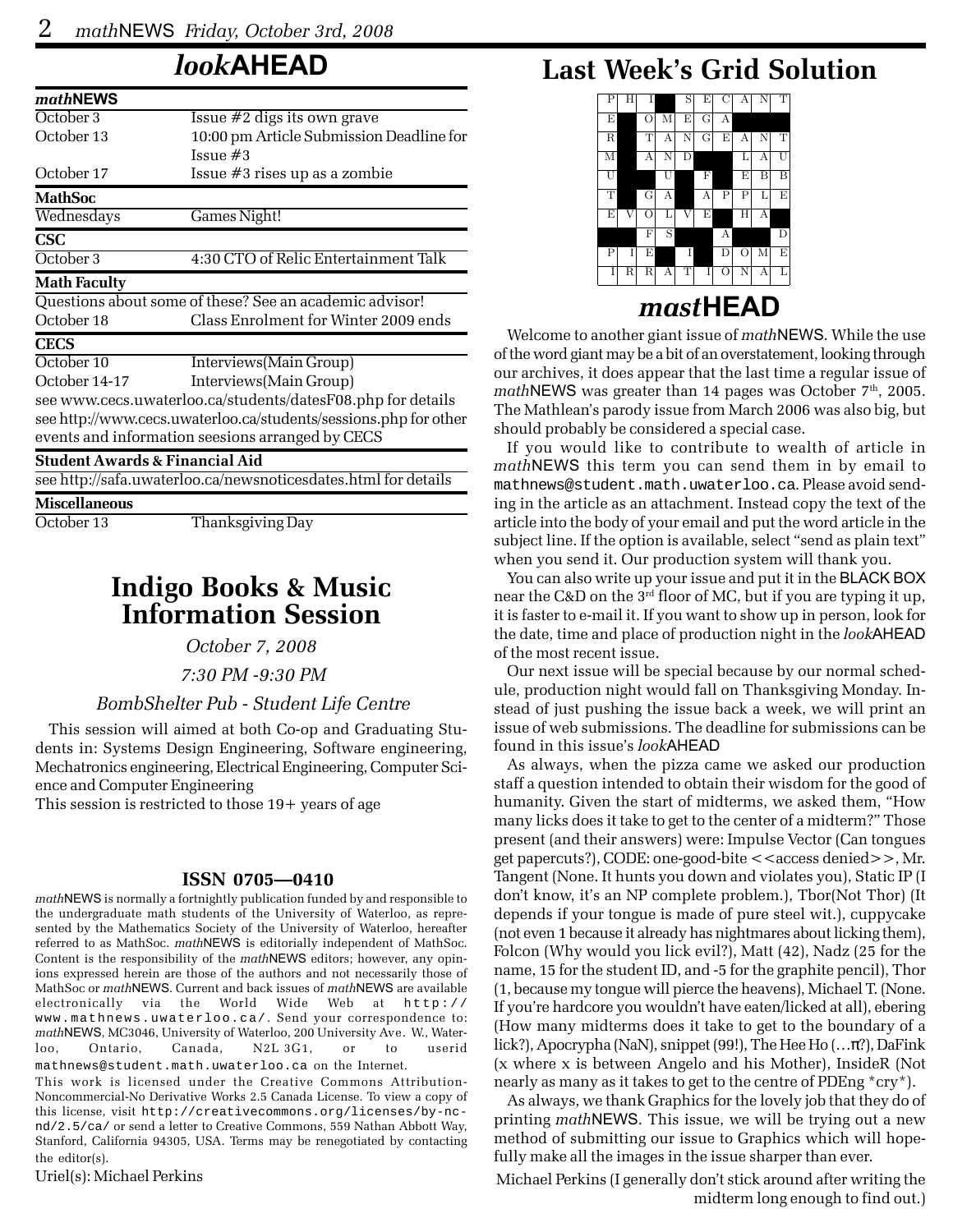**Club** 

**Computer** 

**Science** 



## **PMAMC&OC**

Our world is but one of many realms. One of them is a forsaken land called the CSC…ruled by a mortal, Matt Lawrence, who has crowned himself emperor. Now he seeks a new world to conquer and enslave. To enter the Realm of the PMAMC&OC, the Emperor's demon sorcerer, Edgar Bering, and his warriors must win PMAMCO&C/CSC Pentathlon. In the past, they have failed…because last year we DESTROYED them!

It's that time of term again…time for the PMAMC&OC to reassert its superiority over the CSC in as many ways as possible. We, the PMC, hereby challenge the CSC to a pentathlon in the following areas: 1. Knowledge. We shall own the CSC in a team match of trivial pursuit.

- 2. Strategy. We shall crush the CSC at a series of strategic boardgames, like go, reversi, and chess.
- 3. Athleticism. We shall destroy the CSC at a game of ultimate, dodgeball, or some other sport.
- 4. Artistic talent. We shall artfully humiliate them in fine arts such as poetry, music, rap battling, or photoshopping.
- 5. Culinary mastery. Our cakes, pies, and cookies will be tastier and smellier (and not the CSC kind of smelly).

The gauntlet has been cast down, CSC, and so too shall you be. You weak, pathetic fools. We have come for your souls!

The PMC exec

# **CSC Flash**

**COO** 

*Its on PAMC&OMC*

Before I get to discussing the impending extermination of the Pure Math Club, I will discuss club business. Executives were elected, with Matt Lawrence as head minion. He's off to an excellent start, keeping the various ins and outs of the club in and out, respectively. Events of note that we've had so far are a overbooked Unix tutorial, and today the CTO of Relic Entertainment will be giving a talk on game sketching at 4:30 in MC2065. Also on the horizon, though still tentative on dates are Unix 102, a follow up to Unix 101, another offering of Unix 101, Theo de Raadt on Software Security. Many other corporations and figures are in touch with us, though their appearance has yet to be secured.

On the battle front we accept the challenge of the Pure Math, Applied Math, and Combinatorics and Optimization Club to a Pentathalon consisting of a Knowledge event, a Strategy event, an Athletic event, an Artistic event, and a Culinary event. I will have my minions (not emporors in any sense, you seem to have forgotten who holds the true seat of power in the CSC) work out the details of what instances of these types will actually make up the challenge. Contrary to what your article suggests, the CSC will be superior this term. The unfortunate slacking of the Winter term will not be tolerated again, and those members responsible for the miserable failure have been Exterminated. I call on all of our members to arm themselves and prepare to EX-TER-MI-NATE!

> Calum T. Dalek Chairbeing Extraordinaire

"Which statement seems more true: (1) I have a brain. (2) I am a brain. "

Douglas Hofstadter

## **Prez Sez**

### *Yay, we have exec*

Hello Fellow Mathies (and other people who might be reading this issue). For those of you who are not aware, MathSoc is now under new leadership. We've had a fairly slow start to the term with only one exec trying to run everything but things should pick up now (for all you first years out there, that means it will be significantly easier to get pink tie stickers on your calculators).

At last weeks MathSoc council meeting, we successfully ratified a large complement of new councilors. My thanks to all of you, its great to see so many people taking an interest. Similarly a large number of director and board positions were filled so most MathSoc services should be up and running properly now. This means that Movie Nights will be happening on Thursdays, and Games Nights on Wednesdays. I encourage you all to come out to these events, they're lots of fun.

In other news last Friday saw Maths return to the Eng Scunt scene. A small but energetic group of Mathies participated. Great fun was had in such events as competative pancake baking, tune naming, taping people to walls.

On the academic side I notice that midterms are begining to happen. I'd like to remind/inform all of you that the MathSoc exam bank is a great source of study materials. It is available from the MathSoc website for easy access from anywhere.

Well, thats all for now. See you next *math*NEWS



Matthew Woolman President of MathSoc Fall '08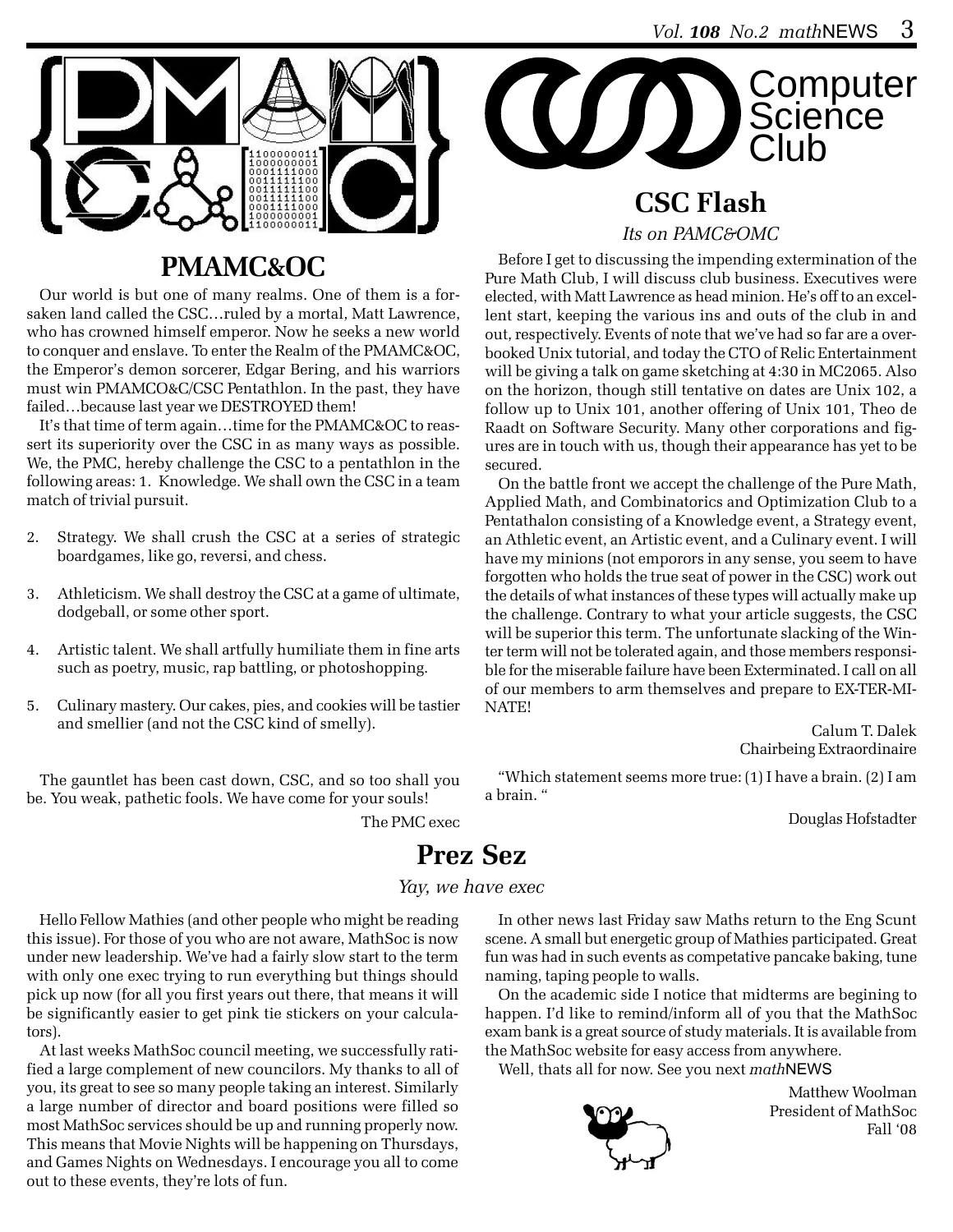### **Advice on Living Without A Mouse**

I recently had the opportunity to spend a weekend without access to a mouse. This is because I gave my mouse to a friend of mine so he could play DOTA on his Macbook on Friday night, and then fell asleep before their game ended. The next day, I awoke to find out that he'd gone to Toronto for the rest of the weekend, and left it locked in his room for me. This started my weekend without a mouse. I won't claim that I'm some sort of expert on mouse free-computing, but I did manage almost 48 hours of coding, browsing, and sleeping with relatively little annoyance, and I think everyone should be able to get by without one. So here's an article on how to live without a mouse. This article will specifically be about living without a mouse on a Windows system.

#### *Windows*

Everyone needs to know Windows shortcuts. Like, right now. There are a few basic ones that you probably already know (I'm assuming a Windows style keyboard, here, and denote the Windows Key as Wnd). Alt-Tab changes windows. Wnd-L locks the computer. Wnd-D shows the desktop, Wnd-M minimizes all open windows (but not dialogs like "Properties" or "Error"). All of these are the lifeblood of using Windows.

I use F2 a lot in explorer. That's the Rename command. F3 is search, not too useful. F4 is location bar - I don't know why it can't be Ctrl-L either. Wnd-E opens Explorer. You TAB between frames and use arrow keys to navigate in all Windows GUIs. Type the first letter of a folder to jump to that letter in Explorer. Alt-Enter opens Properties. Always remember that you can handle controls by pressing the underlined letter in their labels.

The only way to maximize a window from the keyboard is Alt-Space then X - this is a good one to know, since things tend not to start maximized. Alt-Space is the window menu, and it has a lot of stuff you normally need a mouse for, like resizing windows. Alt-Esc is an alternative to Alt-Tab that not many people use that I usually find more useful, since it toggles to the window you most recently had open. This will become Alt-Caps if you follow my advice below.

Other stuff. Ctrl-Shift-Esc is Task Manager, one that seems to come up too often. Wnd-R is run, which is an alternative to Launchy (see below). Wnd-Break opens System Properties so you can change the PATH and stuff - which is good, because I can never remember how to get to this window with the mouse. Get used to what I call the "right click key" that opens the shortcut menu for something you have selected - it's Shift-F10 if you lack that key. Alt-F4 is quit. I know there are alternatives to Windows Explorer that allow better keyboard based navigation, but I've never really found one that works for me as I did with Firefox. An explorer alternative is something to think about, though.

#### *Firefox*

OK, Original Firefox. I don't use it, but there are lots of keyboard shortcuts for it that are hardwired into everyone, so I might as well mention 'em quickly. Ctrl-L is location bar. Ctrl-D is bookmark. Ctrl-K is search. Ctrl-f is find. Ctrl-t is new tab. Ctrl-w closes a tab. Ctrl-shift-t opens the last tab you closed. Ctrl-tab and Ctrl-shift-tab cycles through tabs. You really should have already known all of those.

I'm a big fan of a Firefox extension called Vimperator. This is because I am slowly burning the vim keystrokes into my brain. I advocate that everyone do this. In order to motivate you, go find

a friend who is really, really good at vim. And watch them do something like debug a program. It will probably blow your mind that anyone can interact with a computer like that - it's almost like watching ballet. Someone who really knows vim can tap into a wonderful conservation of motion that is almost beautiful - to the right sort of person.

Waxing poetic about text editors aside, Vimperator essentially applies vim to Firefox by changing everything to vim-style keyboard shortcuts. This is generally great for consistency, and specifically great for working without a mouse, since Vimperator is defined by mouse-free browsing. Clicking on links is still slower than it would be with a mouse, but not by a lot. You press F to assign a number to every link in sight, and then either type the number or type some letters in the text of the link to help narrow it down. Once you get used to it, you really don't need a mouse.

#### *Vim*

I guess it's already obvious that I'm going to suggest that you use an old school text editor. I use gVim pretty exclusively, sometimes relying on an extension called EClim to plug into an eclipse server for some more powerful IDE feature. If you want to use emacs, I won't hate you (and go read my article last issue about how I felt about emacs).

Something else that I consider essential for using vim is another program called SharpKeys. This application lets you do something we all should have done a long time ago - remap the Caps Lock key to Escape. This is such a blindingly good idea for vim users that I now refuse to help people with CS unless they make the change. I'm not alone in my anti-caps-lock position, either. Visit capsoff.org for the world's leading caps abolition advocacy group.

A final word of advice for vim, specifically: live on the home row. Do it. Only move your index fingers from F and J respectively under the threat of death. If this isn't your natural position when you're at a computer, you aren't getting the full value out of your keyboard. Don't use the arrow keys to move around - use H,J,K, and L. Only then will you be able to tap into the full Zen that is VIsual iMproved.

#### *Launchy*

Finally, Launchy. I come from a rich and noble heritage of Apple Fanboys (trademark) who were using Mac products back when they often sucked. Now that the days of OS Ten (The ten stands for Unix) are here, we all use a program called Quicksilver. Frankly, you PC guys are a bit out of touch. On the other hand, remapping caps lock to escape in OSX is startlingly outside the realm of possibility, so I guess we all have our crosses to bear.

So, Launchy isn't Quicksilver. I once heard it said that if you can comfortably move from Quicksilver to any other application like it, you really don't understand Quicksilver, and you're probably just using it as a glorified application starter. Luckily, Launchy **is** just a glorified application starter, so you'll suffer no such addiction if you're a Windows kid. I've got it mapped to Ctrl-Space (since I actually use the Alt-Space shortcut, see above). Hit Ctrl-Space and type the thing you want. Dead simple.

If you want to seriously use a keyboard based application launch program like this (and even more so for Quicksilver), you need to dive in head first. On OSX, this means deleting everything in your dock, and in Windows, this means ditching the patented Quick Launch bar on your taskbar. Just get rid of it. If you can't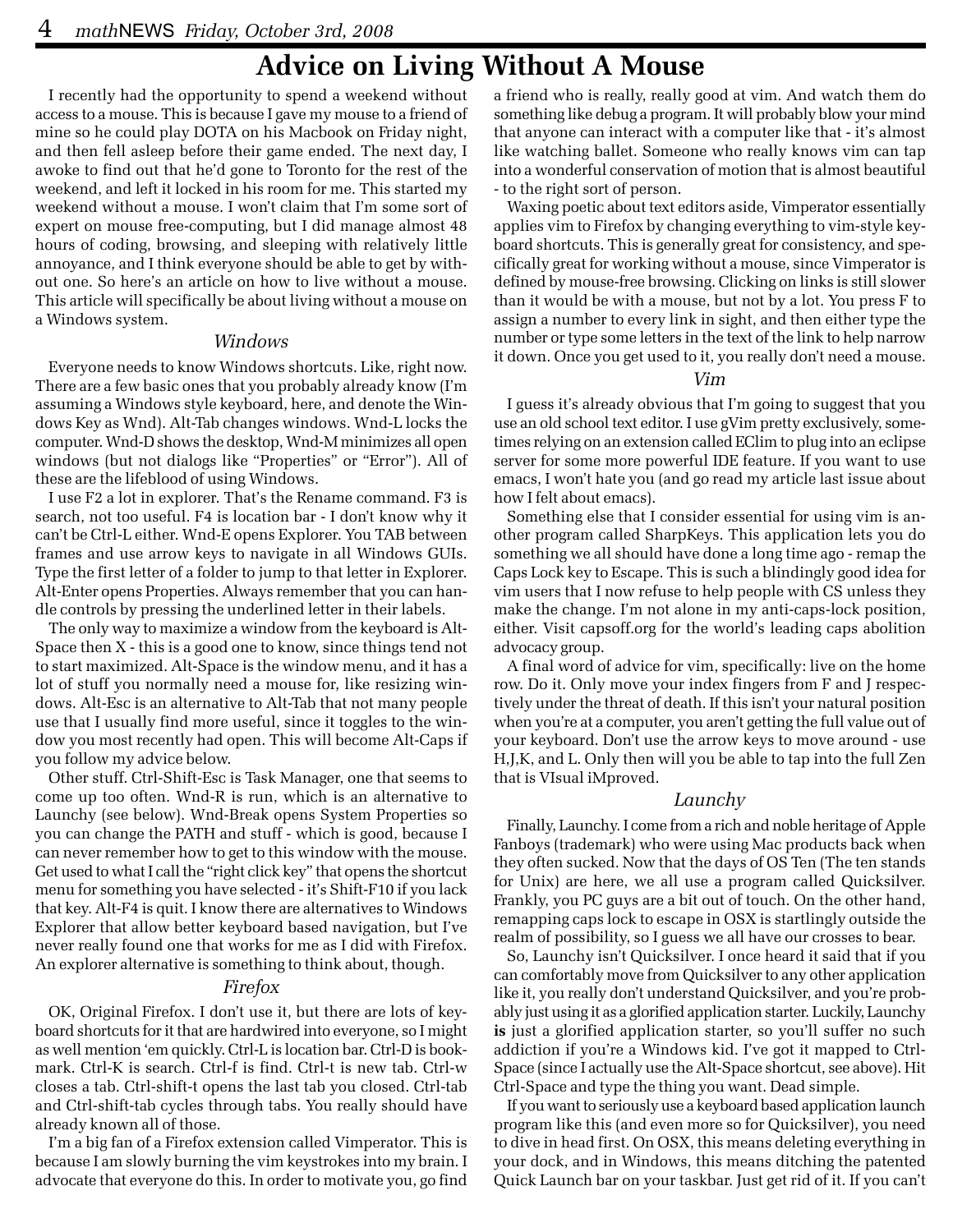### *continued from previous page*

replace that entire toolbar with faster and more flexible keystrokes, you don't deserve to fancy yourself a power user. A final note: If in fact you don't deserve to fancy yourself a power user... you're wasting your time reading this article.

So long, and happy mouse-free computing!



## **MathCooks!**

### *Wendy's Chili has nothing on this!*

As a fan of sporting events, I have my traditions for each of them: Watching the World Series, making Superbowl Chili, streaking down Younge street when the Leafs win the cup... etc. Speaking of the Leafs winning the cup, go Buds go! Anyways, right, back to chili. I've always found the more ingredients in a chili, the less awesome it is. Maybe I'm just a purist, I don't know, but man, chili should just be the spicy stew! That's what my roommate and I enjoy anyways (With a side of garlic toast!). Without further ado, here's our oversimplified chili:

- Meat! We like to cube a beef roast while mixing in cubed pork as well (tenderloin works well)
- One large onion, chopped (or diced)
- 1-2 cloves of garlic (crushed or whole, your call)
- 1-2 tsp of oil
- 1 cup of broth or other liquid
- One can of diced tomatoes
- Chili powder
- Hot peppers (Jalapeño by default)

The basic chili is very straight-forward: Heat the oil over medium heat in your big chili pot, and throw in the onion. Stir and cook until the onion is carmelized (when it turns clear and soggy) and then throw in the garlic, peppers and meat. Stir for a minute or two, then stir in some liquids as well, I like beef broth myself. The pot should have a good amount of liquid now, so this is a good time to add in your chili powder and any other seasonings you want. Finish with the can of diced tomatoes and stir it around until mixed. The chili should be fairly thick, so you can add more liquid if you want it runny (I like it thick). Let it simmer on the stove for another... half an hour or so, stirring occasionally until the meat is cooked through. That's it!

The fun part of chili, like any other stew, is experimenting with various add-ons. They should usually be added right before the diced tomatoes, into the liquid. Beans is a staple, but I hate them myself. You can always add something starchy like potatoes, or get your veggie fix in with carrots or something. I hope you have fun experimenting, and may the first game of the NHL this year be delicious!

## **The InsideReport**

*The News. As I See It.*

The only real things to report on these past two weeks have been the elections and the economic problems down here in America. So I will do that for you now.

First of all, for those who are concerned about any investments that they may have north of the border, you needn't (overly) worry. The reason we are in this mess is because people offered mortages to risky lenders, and then tried to pass them off as good-quality debt. Even a Laurier student knows not to do this kind of thing. *[Edit: I've been told that Laurier students tend to specialize in this whole business thing.]* Now every time I pass the Lehman Brothers offices or a Washington Mutual branch, I cannot help but laugh. Quietly of course: I could get beaten if there are any former employees around.

Anywho, Canada has rules against this kind of greed that has brought Wall Street to its knees. While there is greed up north, it is greed that is not worth taking. Canada's economy is in much better shape than the US. Mind you, that's like saying that you are a better singer than William Hung (I don't know what She Bangs, but it's not him). Seriously, there will be no major financial meltdown in Canada to the degree that we see it down here, and while I'm no financial expert, I think it's safe to take your money out from under your mattress and invest it, albeit conservatively. *[Edit: between the time I wrote this and Production Night - that is in the course of 24 hours - I say the word "conservatively" as an understatement. Stay away from stocks right now. Government Bonds at least have positive returns.]*

Now to that bailout package that has been proposed by the Bush administration, and it turns out that this "taxpayers are going to pay for your massive greed" deal is one that not even his mother could love, much less Congress (228-205 was the final result in the House). After it failed, it wiped out over a trillion dollars (yes, that's a 1 followed by 12 zeroes) and markets accelerated at a rate of 9.7 m/s² downwards (not quite free-fall, but you wouldn't be able to tell the difference). I guess it will be back to the drawing board for the leaders of America. Anybody else glad they're not a Wall Street (or Bay Street) trader today?

To other news, and by the time you have read this, the federal party leaders will have debated, in both official languages, the issues that matter (economy and environment) and don't matter (pooping puffins) to Canadians. I'm sure that all of the party leaders will have delivered some shots to the groin, made fun of Elizabeth May of the Green Party (and rightfully so after what she said last Friday), and Canadians will have seen the only pieces of excitement over the entire campaign. That is, assuming they don't want to watch Joe Biden and Sarah Palin debate instead.

As of this writing, there are reasons I cannot support every party, but that may change by yesterday. The current predictions are a Conservative victory, either a strong minority or a weak majority. The Liberal party is highly expected to take a beating, possibly losing Official Opposition status like Kim Campbell's Progressive Conservatives in 1993. Barring a miracle, I think that St?phan Dion's political career is like my breakfast: toast.

Until next time, as one of my favourite talk show hosts would say, "Take care of yourself, and each other."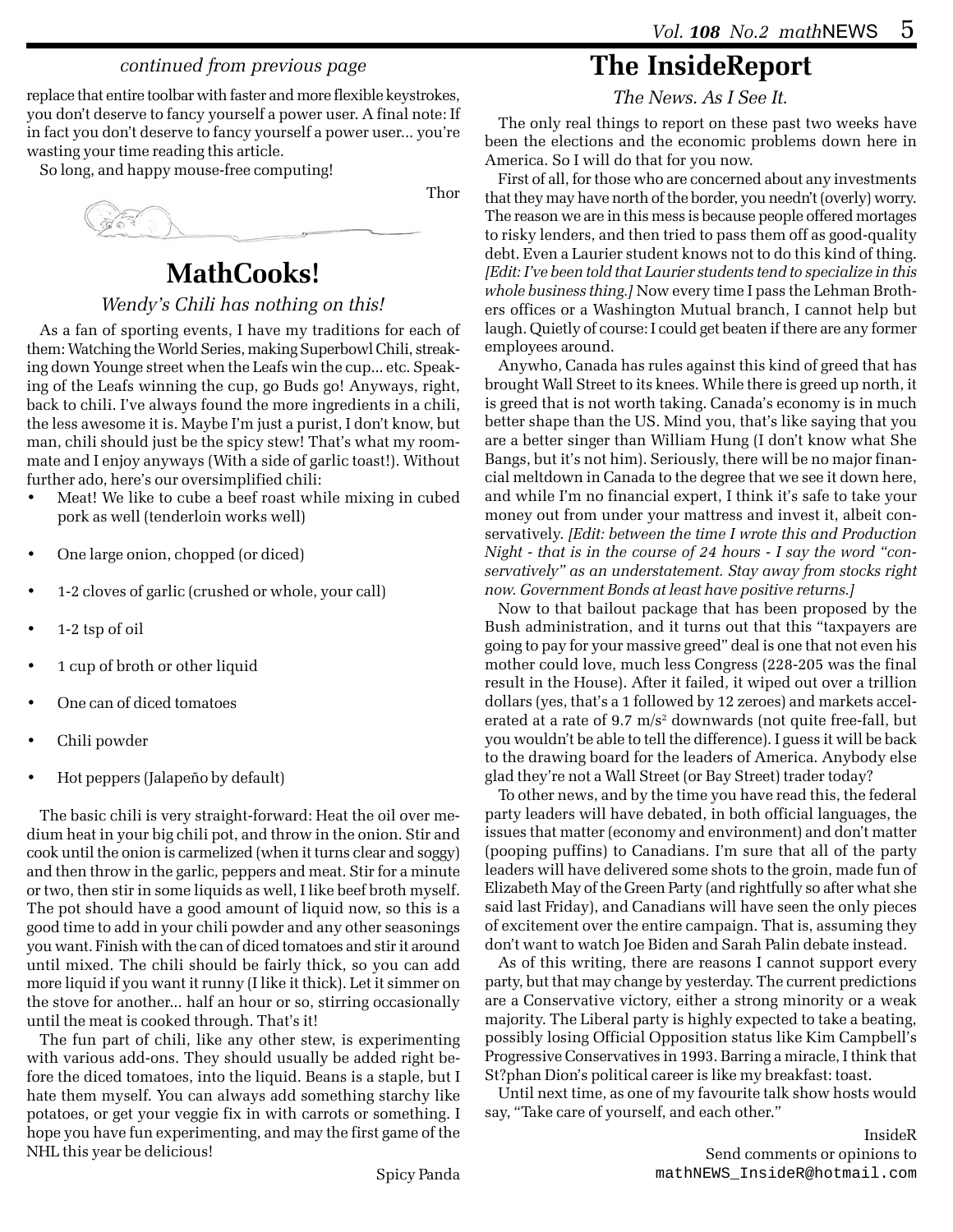### **Horrorscopes**

*It's what happens when you vote the wrong way, and you always will.*

**ACC:** I hope weren't investing in any major US banks. We're not exactly sure why, the computational mathematics guys haven't gotten back to us yet. Stay tuned to *math*NEWS for all your investing needs. Your lucky number is NYSE.

**ACTSCI:** Good times are ahead. With the recent hurricanes and crashes on Wall Street there has been a sharp increase in home destruction and heart attacks. Insurance rates can be set higher than ever and you will be the only people rolling in the dough. No matter who wins the election, your life will be prosperous. Your lucky number is a 7 figure income immediately after graduating.

**AMATH:** This is exactly what you've been waiting for; lots of numbers in a real life situation. I hope you're happy because no one else is. You've ruined election numbers for the rest of us. Luck does apply in the real world.

**BBA/BMATH:** Business administration is going to be a bitch right now. With America going down the drains your future is about to follow. It's a good thing you have that second degree to fall back on. Read: Undeclared. Your lucky number is 0, the number of useful degrees you have.

**C&O/OR:** You realize that your single vote won't matter at all so you stay at home playing World of Warcraft with your American buddies. For your own health and safety we recommend you get outside more but combine this with proper eating and hygiene. Your lucky number is just one more raid.

**CM:** You spend your nights figuring out how many ways the government can screw you over regardless of the winner of the election. This kind of paranoia is healthy and we have no recommendations. Your lucky number is the number of ways Bush can steal the Canadian election.

**CS:** The election is not in O(n log(n)). Get over it. Maybe if you improve the efficiency of the democratic algorithm it could approach this. That is your homework. Please submit it to the *math*NEWSBLACK BOX by 11:59 next Friday. Your lucky number is NP-complete.

**MATH BUS:** You love big business, you love bigger business bail outs. The Conservative government becons you but its bigger American brothers can't help it anymore. You lucky number is 700 000 000 000 dollars to bail out America.

**MATHEMATICAL SCIENCES:** You're doing it wrong. Math isn't science! Math is counting. You should be able to prove that but you have too much focus on science. Go count votes and maybe you'll get better at it. You lucky number is 3.3 repeating. Let's see science reconcile that.

**PMATH:** Theoretically the best candidate should win. In actuality this is not so. Everything you learned is a lie. Prove or disprove. You cannot use the axiom of choice but it may use you. Your lucky number is not a number. Also prove or disprove.

**SE:** You no longer have a life so any vote outside of an academic setting has absolutely no meaning to you. In fact, why are you even reading *math*NEWS? Get back to class you slacker. You lucky number is 6 assignments by Friday.

**STAT:** You're more interested in the poll numbers than the candidates. So here are some numbers from you: 64.7% of eligible voters cast ballots in the 2006 federal election, the Conservative party won with 36% of the seats, the Green party recieved 4.5% of the seats — which is 6% more than they should have recieved. Your lucky number is 51, the percentage of votes required for a majority government.

**UNDECLARED:** You shouldn't vote. You can't decide your own future, let alone that of the country. Once you declare your major, you can start thinking about larger decisions such as what clothing to wear or which colour iPod you should buy. Your lucky number is 12 for the number of majors your have to choose between. And soon.

**AHS:** In America you should vote for John McCain as his old age would guarantee you jobs. In Canada, however, a close equivalent is the NDP with Jack Layton. He must be in his 90s at least. Your lucky number is 58, Jack Layton's real age.

**ARTS:** There's no point in giving you a horoscope. You will be high on election day so your vote will be thrown away anyway. Get a haircut, get a job and start paying for your own education. Your lucky number is \$3000 less tuition than engineering.

**ENG:** You're going to have a bad day, as you are considered a criminal and are unable to vote due to your failure to properly cite *math*NEWS. To help remedy this situation you'll need to repeat PDEng. Your lucky number is 10 attempts at PDENG15.

**E:** Stop voting for the Green Party. It hurts everyone you love. Especially yourself. Instead we recommend voting for yourself since self promotion is the only way you will get anywhere anyway. You lucky number is n+1 votes since last year.

**SCI:** You should probably start voting. We know you haven't been and you feel guilty about it. If you vote properly then you'll finally be able to perform the experiments you've been hoping to. You lucky number is 28 ways for the LHC to destroy the world before the next election.

**OTHER:** Try something new and vote for someone other than the independant candidate. Anyone else will do. Anyone at all. Really, what has independant ever done? Your lucky number is 1, for the 1 independant candidate you haven't already voted for.

**MICHAEL SELISKE:** If you're going to insult somebody, make sure you do it right. Proper citation of Determinant's writing is a must. Maybe you should read Policy 71. After researching you on the internet we see that you are in 2N but your publication states you are 1T. Cut the difference and go back to 1A. Your lucky number is... you're not getting lucky.

> Static IP Mr. Tangent Apocrypha Folcon

### **Kitchener–Waterloo bans tap water**

The city council has voted unanimously to ban all tap water from the Kitchener-Waterloo area citing that the quality the city provides is too dangerous for the population. This comes not too long after the ban on bottled water for similar reasons. The city council is advising citizens that water will have to be collected from rainfall and in times of drought they will be required to chew on branches for even the faintest remnant of moisture. Council is expected to enter talks about canned water and absorbing water through vampiric techniques.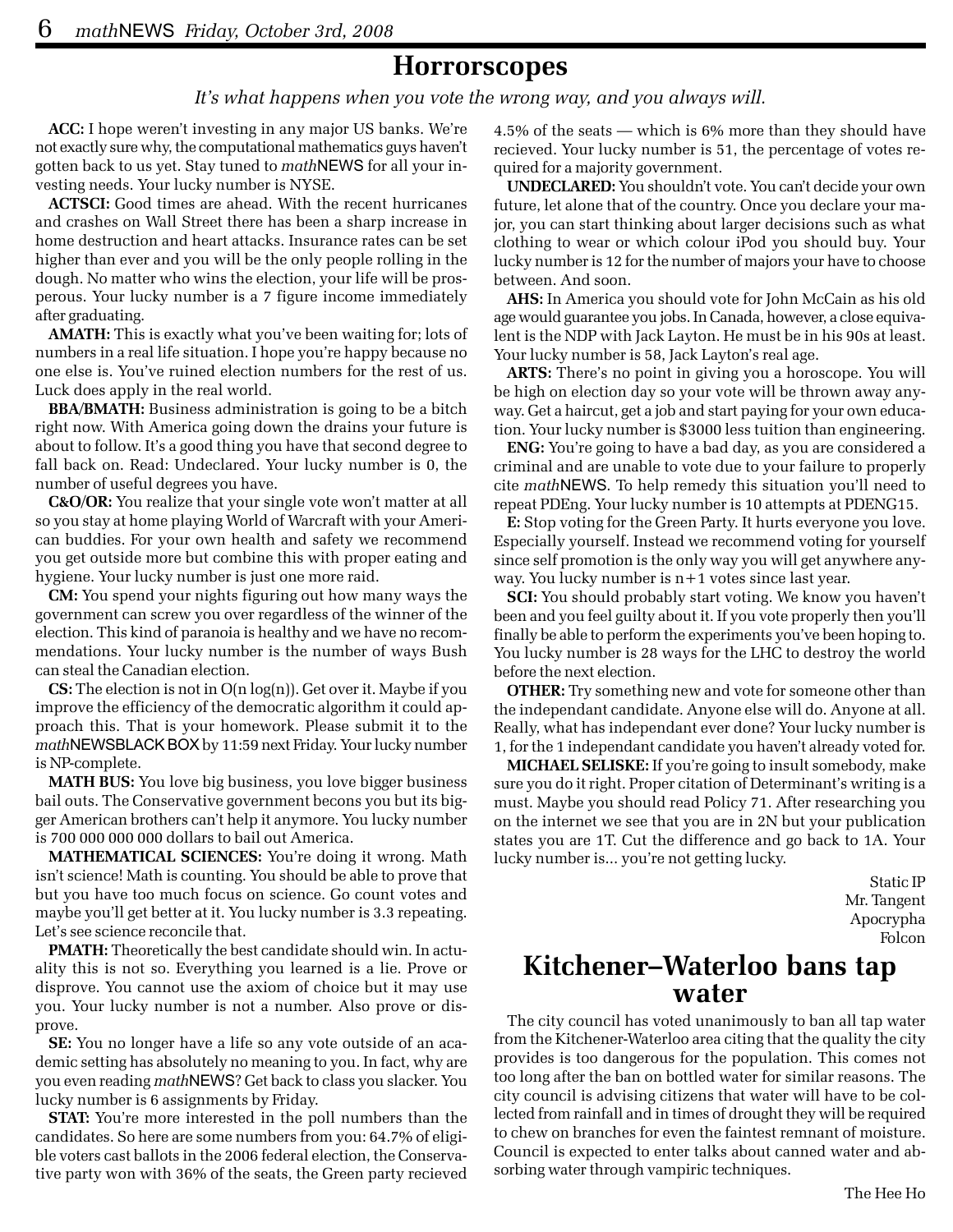## **My Shot at Fame**

on coming hence, to this locale i heard this place to be quite dull i've only ever heard of few exciting things at waterloo i did however know for fact this institution females lacked though had i gone to Laurier i'd still on Fridays do Fourier (or: but even had i went to Guelph, I'd spend my fridays by myself)

so their small numbers i refuse to lamely use as an excuse to the contrary, i had fate their absence will help me concentrate days after moving i could tell that i predicted things quite well now uninterupted i persue my academical debut

a year has passed, and then some weeks and i in time forgot hot chicks i've traded in and soon replaced their warm and comforting embrace for better things in vector form for matricies, projections, norms and words that to my mathie friends induce explosions in the pants

what has this solemn institution where geek and artsie found fusion to offer to my straying soul but everstretching concrete walls that menacingly year round their shadow cast upon the ground while every building has in store potential use in times of war

the MC's fortress like appeal can fear in any man instill even chuck norris, rumors say on its fifth floor has lost his way and smell of mathies scarcely bathed in dominance the air inslaves into its murky staling stone no one has dared to tour alone

inside that place a ray of light is an extraordinary sight and when a window can be found it will have mathies all around that treat is as a sign from god and of respect their eyes they clad they fall aground, as sinners might and begin, as if monks, to recite:

"oh soverign window, calf of gold of all the pleasures of this world i do not ask for wealth in bulk

 i only pray i may pass calc i ask that jobmine don't explode as i my resume upload and that the stapler don't give in as my assignments i hand in"

and now a warning, if i may… if you are roaming there one day and notice changes in the smell that you have grown to know so well if there is now a hint of rot and vultures preying on a spot check all the rooms within your sight for any mathies pale and white

observe their pulse, and touch their head if none exists, it means they're dead perhaps it's java overdose fermat can also be the cause he may have spent his dying days while eating pizza, coke, and Lays so busy proving for his pride he never realized he died

in such a case please do the least inform the staff or the police just do not leave him in that state the C&D can surely wait but once his death has been appraised (he may've been lying there for days) go on with life and don't be freaked this happens every other week

## **Why Nintendo should Invade other niche gaming markets**

Nintendo? Obviously the biggest console gaming giant ever! Since their classic platform games, they seem to have invaded every single gaming market. Sports games, racing games, even RPGs. But what is the single greatest gaming genre? The MMORPG.

But can't you imagine World of Mariocraft? Not only are there proper gender proportions (There is only one female, and one gender confused), but everyone loves platformers! I mean, you would end up with guilds of Marios lynching people by jumping on them. And sure, you think there aren't enough classes to make Mario an rpg, but think about it. How many varieties of Mario are there, and how many varieties of Koopa are there? I would definately be a level 23 Metal Luigi. With a Yoshi mount. DPS? Donkey Kong and his coconut guns.

Speaking of which, there are obviously more locales in the mario universe than any warcraft ideas. Donkey Kong Country would be vast (does World of Warcraft have mine cart madness), and Mario has a freaking galaxy.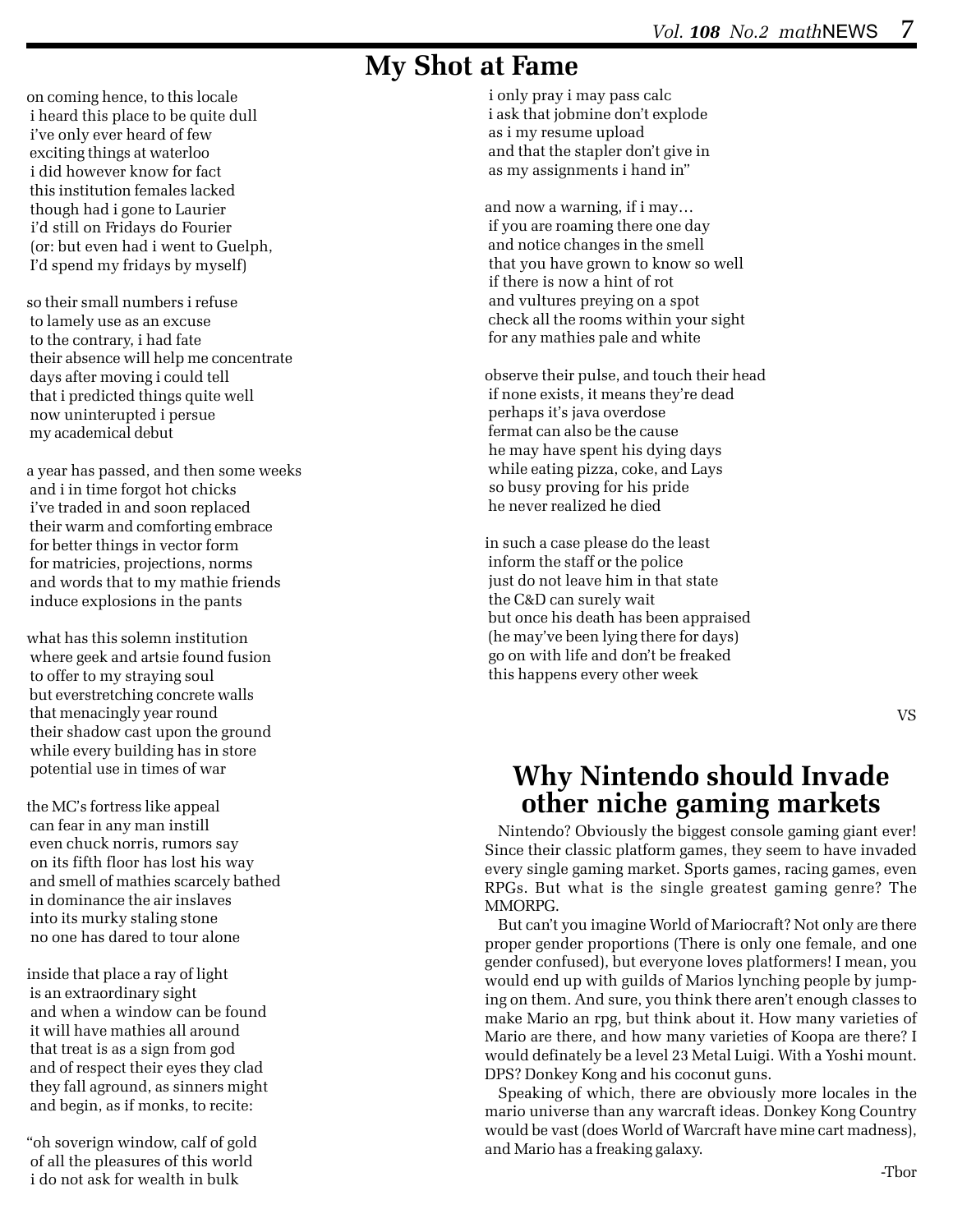## **Beige & Nerdy**

They see me wokin' My fried rice I know they're all thinking I'm so Beige N' nerdy

 Think I'm just too beige n' nerdy Think I'm just too beige n' nerdy Can't you see I'm beige n' nerdy Look at me I'm beige n' nerdy! I wanna roll with- The triads But so far they all think I'm too beige n' nerdy Think I'm just too beige n' nerdy Think I'm just too beige n' nerdy I'm just too beige n' nerdy Really, really beige n' nerdy

 First in my class here at U.B.C. Got skills, I'm a Champ at Karaoke Jackie Chan that's my favorite JC Keep your 40 I'll just have a Jasmine tea My rims always spin to the contrary You'll find they're never quite stationary Dunno why my chest ain't ever hairy Confuscius in my library My Facebook page is all totally pimped out I'm in a group featuring midgets Yo I know Pi to a million digits Ain't got no grills but I still got widgets Workin' hard over time to get a raise I play RTS and I own your base Once you see my micros you're gonna stay amazed, My brain workin' so fast you'll see my hair ablaze

 There ain't no problem I haven't tried If I solved 'em all, well, I lied Ran electronics until they died I may not be tall but I can be wide Got my house destroyed by King Kong I can sure kick your butt at ping pong I'll ace any math test you bring on I'm fluent in mandarin as well as canton

 They see me roll on, my red bike! I know in my heart they think I'm beige n' nerdy! Think I'm just too beige n' nerdy Think I'm just too beige n' nerdy Can't you see I'm beige n' nerdy Look at me I'm beige n' nerdy I'd like to roll with- The triads Although it's apparent I'm too Beige n' nerdy Think I'm just too beige n' nerdy I'm just too beige n' nerdy How'd I get so beige n' nerdy?

 I've been browsing, inspectin' Mobiles you know I collect 'em The stylus in their cases I must protect 'em My cell phone ring tone never sound like phone Scourging online for pirated media I vandalize Wikipedia I practice kung fu really well I can do it right now and show you some hell I got a business making fast food When my friends need some food who do they call? I make fried rice for them all Even made a side dish featuring dog!

 Yo! Got myself a witty tee Was at a job fair and got it for free Spend my nights with a cup of bubble tea SLURP! BURP! Hope no one sees me gettin' freaky!

 I'm nerdy in the extreme and beiger than a walnut cream I was in math club and jazz club and even the chess team! Only questions I ever thought were hard Was the TSP and how to drive a car I spend every night at the karaoke bar I even bring my own pickle jar

 They see me bikin' They laughin' And rollin' their eyes 'cause I'm so beige n' nerdy Just because I'm beige n' nerdy Just because I'm beige n' nerdy All because I'm beige n' nerdy Holy cow I'm beige n' nerdy I wanna ride with the triads but oh well it's obvious I'm beige n' nerdy Think I'm just too beige n' nerdy Think I'm just too beige n' nerdy I'm just too beige n' nerdy Look at me I'm beige n' nerdy!

Dacheng Cheng

### **Arts Course**

*Math Course Reprise*

The elective you selected, is really quite easy, So up goes your average, by a grade or three! Unless you were a schmuck, and selected so poor-lyyyyy. Books will be read. There might be girls. So go learn something. Signed, Arts Course!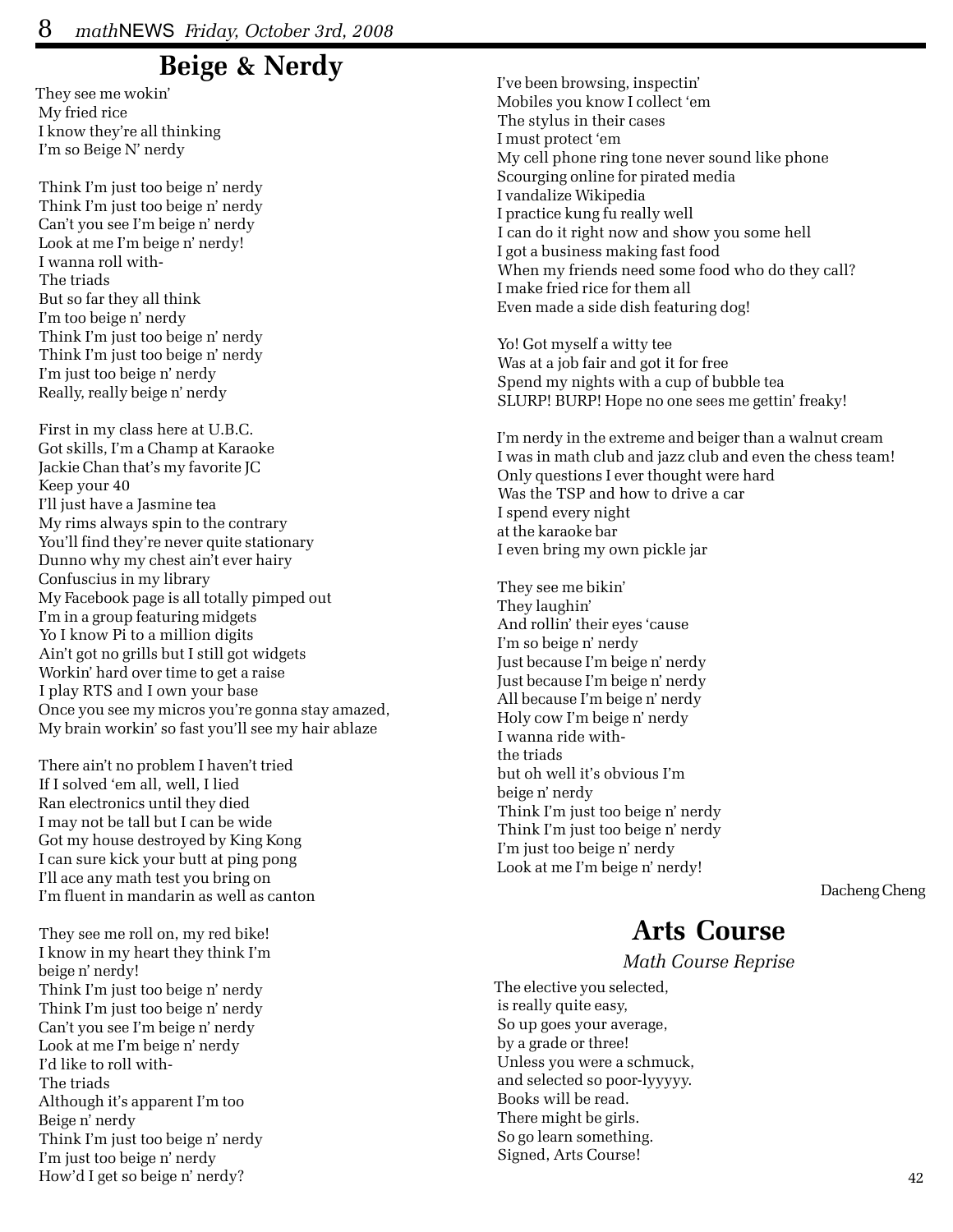## **Interesting Math**

### *Even Erdos can't solve everything*

Here's a neat little problem introduced to me this past summer (sometimes known as Sylvester's Line Problem): Suppose *S* is a finite set of points in the Euclidean plane. Suppose further that *S* has the property that any line passing through two points also passes through a third point in the set. Prove the sets of *S* are collinear.

Take a moment and try to work on this problem before reading ahead. Done? Ok, moving ahead. At first glance, the problem seems really easy, does it not? Fix two points and the line passing through them goes through a third. Then consider the line that goes through the second and third points, and the property says it must go through a fourth, and so on. This process ends as *S* is finite, so we're done — the points are collinear.

You may have noticed this is a false proof. Anyone remember the induction "proof" that all dogs are brown? There is a similar fallacy here, when I showed there was a fourth point collinear with the second and third points, I never showed it was distinct from the first. Then my "proof" only shows three of the points are collinear, which is trivial anyways. We could try a graph theoretic approach. Let the points be vertices of a graph and define edges by: three vertices form a triangle iff there is a line through all three points. Then the problem becomes, prove this graph is such that all points form triangles with any two other points, i.e. that the graph is complete. But clearly the graph is complete, since a line through any two points will pass through a third, and hence there is a triangle between those three vertices (and in particular, an edge between your original two points).

Alright, another false proof. I leave it as an exercise to determine where exactly the proof fails; look closely at how I interpreted the problem in the graph theory sense and how I define my edge relations. This problem was posed by Sylvester in 1893; Erdos revived the problem (but didn't solve it) in 1943, and it was finally solved in 1944. I'll show you a real proof now; this one is due to Kelly who gave a more elegant solution in 1958.

Suppose otherwise, that the points of *S* are not all collinear. Define a joining line to be a line which contains at least two points in *S*. Let (*P*, *l*) be the point and joining line pair that are the smallest positive distance apart among all points–joining line pairs; notice such a pair exists since not all the points are collinear. By property of *S*, the line *l* passes through at least one other point of *S*. Construct the perpendicular line from *P* to *l*. There are two sides and three points, so by pigeonhole, one side must have at least two of the points (one of the points may lie at the intersection). Let *C* be the point closer to the perpendicular and *F* be the point further from the perpendicular. Draw the joining line *m* connecting *P* to *F*. Consider the perpendicular from *C* to *m*. Since the right triangle with hypotenuse *CF* is similar to the right triangle with hypotenuse *PF* and is contained strictly inside by construction, the distance from *C* to *m* is less than the distance from *P* to *l*. This contradicts minimality of the distance between *P* and *l*, hence the elements of *S* are collinear.

Like last issue's article, this article deals with a problem that seems quite simple at first glance, and makes perfect intuitive sense. However the solution eluded mathematicians for decades, even with its simplicity. Let me define a term: we call a line that contains exactly two points in our set an *ordinary line*. Then Sylvester's line problem gives (also known as the Sylvester-Gallai

theorem) that for any finite set, all the points are either collinear or there exists at least one ordinary line. Here's a much harder problem than the above, can you find an arrangement of points such that there exists precisely one ordinary line?

So far we've been dealing with points on the Euclidean plane; what happens if we loosen this restriction to allow for the points to lie on the projective plane? Or an arbitrary manifold? What if *S* were infinite? Anytime you see problems or theorems in math, I encourage you to ask yourselves what happens when you change the hypothesis. Not only will it give you insight as to how the mathematics works, you will gain a deeper appreciation for the proofs themselves.

**Vince's problem of the issue** Suppose *f* is a function which maps the unit interval into *n*–dimensional Euclidean space. Is it possible for every subinterval on the unit interval to be mapped to a convex set, yet the image of *f* is not a line?

> Vince Chan v2chan@student.math.uwaterloo.ca

## **Math and Music**

Recently I have discovered that there is a strong correlation between those who do math and those who play an instrument. In fact, more than half of the members of this years Warriors band are also of proud members of the math faculty. This may come as a complete shock to some of you but if you apply simple logic it is no surprise that so many math students also enjoy music. Here are some reasons why:

- 1. Mathie and Musician both start with the letter M.
- 2. The Warriors band practices near the PAC which is close to the MC building but not really.
- 3. We're just too darn good at everything.
- 4. As individual notes flow together to create songs individual numbers work together to create equations.
- 5. Carrying around a heavy instrument is almost as fun as (but probably lighter than) carrying around a calculus textbook.
- 6. The first year calc textbook has a picture of a violin on it which makes total sense.
- 7. Time signatures in music sort of look like fractions. Sometimes they aren't reduced. We learn to deal with it.
- 8. We're allowed to play as loud as we want. This bothers the engineers. and finally
- 9. Music is a universal language so is math.

So there you have it, math and music who would've guessed? Actually studies have shown that children who start music at a young age do well in math when they are older possibly because it develops the neural chords in the brain. Some of the elements of music such as pitch tone and rhythm are also very mathematical in nature. I'm sure those of you who play an instrument can already see why there is a connection between the two - and for those of you who don't, well, there's always Rock Band.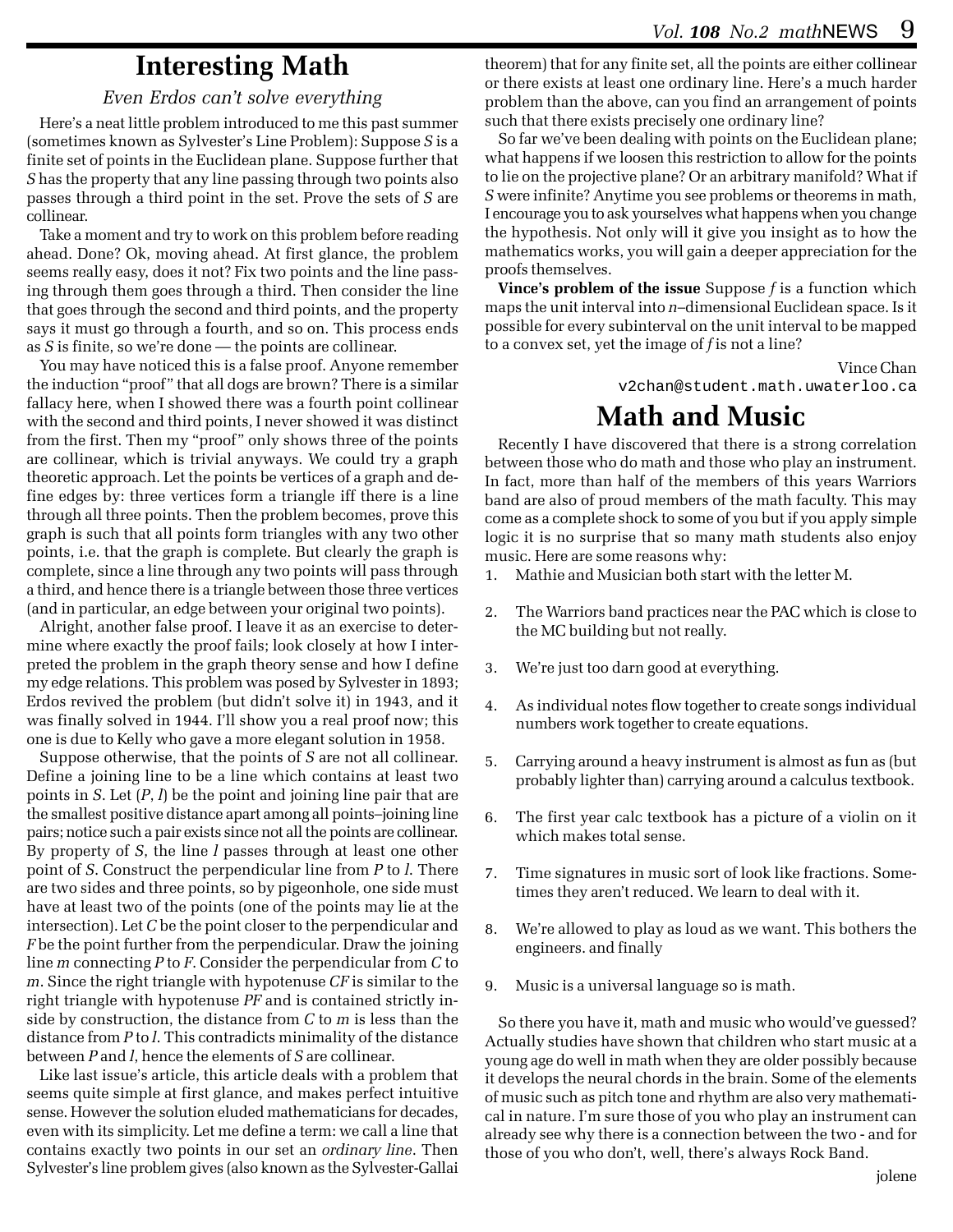### **Re: Hey** *math***NEWS!**

### *That's right, we don't care.*

So, it seems that yet another *Iron Warrior* writer has the gall to take on *math*NEWS, which means no rest for the wicked on my end here. Volume 29, issue 11 of *The Iron Warrior* contained an article, for lack of a better term, written by one Michael Seliske directed to *math*NEWS. Just looking at the subheading of the article left the *math*NEWS production staff laughing. With a bold title of "Hey *math*NEWS!" and then the subheading "Yeah that's right, I am talking to you!" If you think about it, no, you actually aren't talking to *math*NEWS because you sent your letter to *The Iron Warrior*. If you were talking to *math*NEWS, then the *math*NEWS production staff would have received your article! Note to Seliske: knowing who you are talking to can be a valuable tool, unlike yourself. Before anyone starts on me, I'm going to personally drop a copy of *math*NEWS off to *The Iron Warrior* on the publication date, so at the very least I'm talking about Seliske in front of him, just not directly to him.

The most recent cover of *math*NEWS had a picture of Edcom on it to which Seliske commented that "With a named like *math*NEWS you would think that maybe a picture of Tie Guard or Math orientation leaders would be more appropriate then [not than, apparently] promoting Edcom…" Well, with a name like *math*NEWS you'd also think that there would be math news in the publication; however, everyone else in the school has come to the conclusion that *math*NEWS is a satirical publication and so making fun of another faculty is probably more appropriate for a cover than say Tie Guard, math orientation or a pink tie. Yes, we all know that Edcom carry shovels, baseball bats and large wrenches to look intimidating, but it has nothing to do with being prepared for anything. If a hole needs digging, you can be damn sure that it isn't going to be Edcom that will do it and not because there's anything wrong with Edcom. It's the responsibility of Plant Ops. Furthermore, if they really wanted to be prepared for anything then why not issue them guns? You never know when a zombie breakout could happen.

As for the comic — it's a joke. You should look up the definition of the word. And, yes, Seliske, the horoscope was rude (although, in that particular issue it was HorseScopes); however, the horrorscopes in *math*NEWS are always rude. You aren't terribly special. Sorry. Wait — no. I'm not. For the record, it was written by a Software Engineer.

Seliske also bashed us for *math*NEWS' Volume 107, Issue 5 for making fun of Sylvia Wu for her comments about *math*NEWS. If anything, you'd think that he would see something like this article coming and put a little bit of thought into his own. Alas there are some guinea pigs that will keep touching the electrically charged muffin. That not withstanding, Seliske claims that 25% of a publication was used for responses to Sylvia Wu's comments, which is apparently 4 articles. If Seliske actually looked at the issue or even just learned how to count then he would have realized that there were roughly 30 articles in the issue. According to Seliske, 4 divided by 30 is now 25%. I wonder how he interprets his marks.

Now, in all fairness, I appreciate a good insult significantly more than anyone else. People can make fun of *math*NEWS and it doesn't make me cry. That being said, if you're going to tell someone to listen up: have something worth saying! From what I read I can see that *The Iron Warrior* has this penchant for making fun of other faculties in their publication. This makes me think of a five-year old standing alone in the corner making fun of the other kids for not playing with him, laughing smugly and then crying to himself since no one pays attention. This is because *The Iron Warrior* mostly has engineering news, which does not matter to the other students. *math*NEWS differs in this regard on the grounds that a lot of the content is not math student specific.

The comments in this article do not necessarily reflect the opinions of *math*NEWS; although, it seems feasible that they do. This little blurb at the end of the article isn't a cheap attempt to fill up space that would otherwise be whitespace. If you can't figure out that the opinions of the author differ from that of the publication, then you probably have had a lobotomy recently.

The original article can be found here http:// iwarrior.uwaterloo.ca/ ?module=displaystory&story\_id=3839&format=html . Angelo

### **99 Lines of Code**

You and me in a 3rd-floor lab Away at keyboards our fingers stab We'll be coding 'til the break of dawn Our sanity's already gone On the screen, tests for our software Flash the message, the code is screwed there Searching for the reason why 99 lines of code go by

99 lines of code

 Among the many lines of crap Panic bells, it's Red Bull time There's just two hours left to go The night wears on, fingers fly Compiles fail, the coders sigh No closer to the reason why 99 lines of code go by

 99 exceptions thrown Yet again, we have been pwn'd Let's worry, worry, super scurry Fixing the errors in a hurry Null pointers, segmentation faults Another loop that never halts Our assignment grade is on the line As 99 lines of code go by

 99 builds I have made In every one the tests have failed Morning comes, I've gone insane All my effort seems in vain If I could find the smallest clue To indicate just what to do Here it is, I hope again I fix a line and recompile...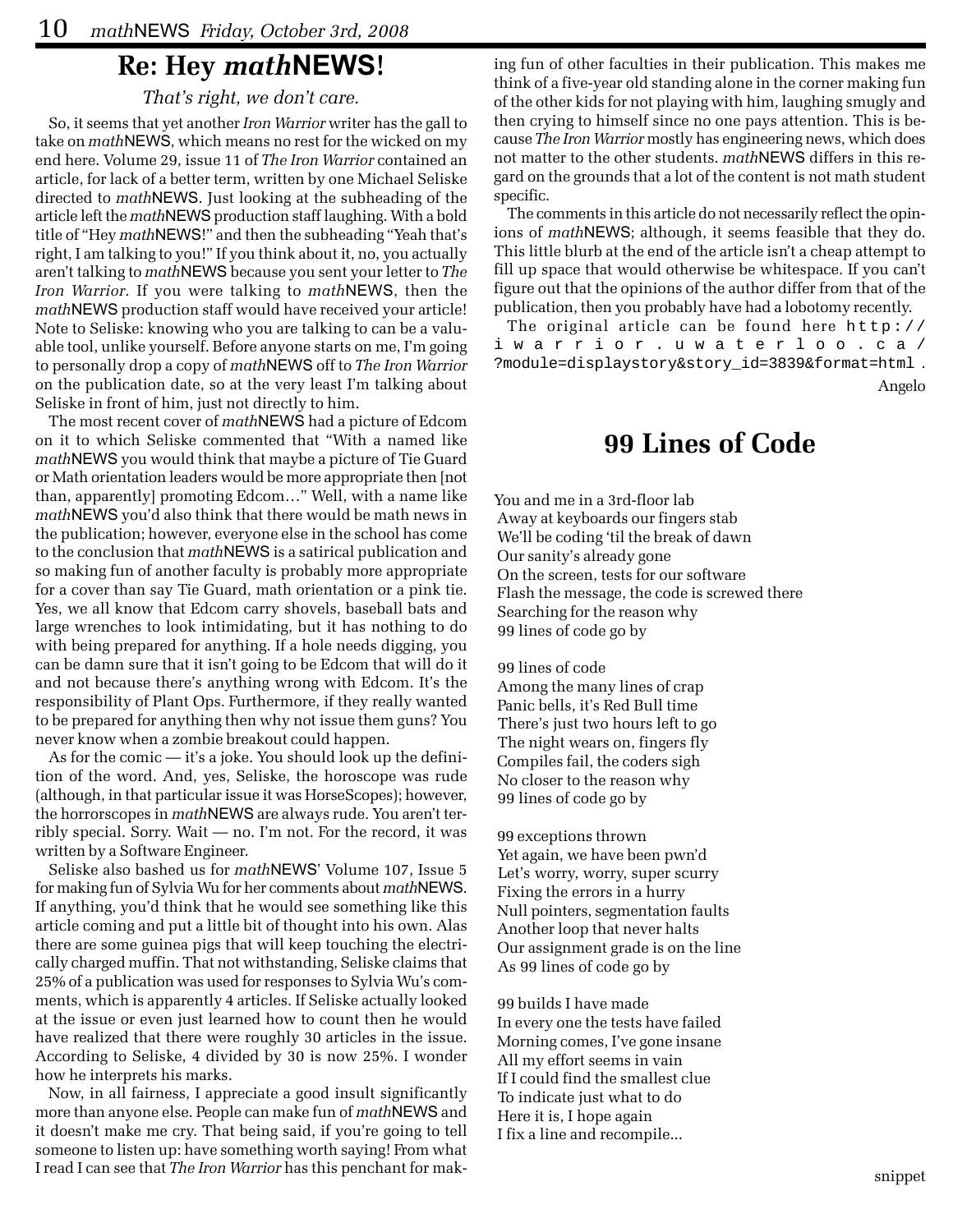### **How to survive your Arts course**

So, you've finally decided to take an arts course. No tutorials, no labs, half the cost and no weekly assignments, only an essay or a test every month or so. That is, until you see the reading list, and realize you need to read hundreds of pages every week of some of the densest, most dull material you've ever encountered. And then you realize you've got to write a thousand word essay per month or maybe more. What do you do?!

Well, here are the four, easy insider tips to surviving your essay and reading laden arts course.

**1st tip: Don't read the books.** Unthinkable to a math or science major, this is the basic rule of arts courses. Any book taught has been taught before, or has made major waves. As of such, this book will have a large amount of extra literature. Between wikipedia, sparknotes, and the nice scholarly online databases the university provides, you can easily find something that sounds smart and matches with your essay topic. That will be all the reference you need. Just steal the bibliographies. The prof already knows what was in the book anyways, and doesn't want to hear it again. Books should be used for quotations only. You can probably find those online too, completely eliminating any need to buy the book at all.

**2nd tip: Go to class** Every class, the prof will explain to you exactly what they think is important in every text you should have read but didn't. If you can get past the jargon they spout and the tangents they wander off on, you can find out what subjects they want to hear about. That's known as the 'sweet spot'. Mention it whenever you can.

## **sigh... Pi**

AARRGHHH!!!! I feel like pulling out my hair! It's so frustrating! I've been re-writing this article for 3 times now. However, does this compare to how much I'm confused about love? For the love of Pi! Why is everyone falling in love these days? It got me wondering a few weeks ago when I was talking to my friend about the opposite sex. We have the same question bugging our minds, "How would you know if someone likes you?". It's so confusing until I had to ask people "What would you do if you like someone?". What would you answer?

A few weeks ago, I saw and met a tax master during orientation week. It didn't struck me before school starts. Maybe it's his meatball head, or his geeky glasses or his messy hair. Although I'm supposed to be drowned in the deadly river of courses, instead I'm choked in the river of  $\langle$  sigh $\rangle$  hearts. I'm crush struck. Love is so mysterious like those theorems in class that your professor told you not to worry about the proofs because they are just too long and too hard to understand. My friend, maybe we shall wait for our knight in shining armor on his horsecopes to come and save the day.

Maybe I should just write to the Dating Advice column to ask for advice. It should be interesting to hear about what the advice guy would say. Or maybe we should just have a heart to heart talk over Iron Man and then we can all live happily ever after <yea, you wish!>. Love and tax are so complicated. Why don't we all just love Pi? It's so delicious <mm.. yummy >;, sweet and never ending (3.14159...).

**3rd tip: Don't take notes** Taking notes is for sissies. As a nonarts major, your memory is by necessity five times better than an arts major. Your prof doesn't own a parrot, and they don't want to. Repeat their own bullcrap back to them, and they'll just flush it down the toilet. Instead of notes, use the extra time to read a message board or newsgroup on the book and pick up more interesting things that they'll never say.

**4th tip: Always ask the professor to change your topic** When writing an essay, visit your prof later and ask them if you can go a little off topic. Just a little. The prof will not only appreciate the initiative and interest you show in their class, but they'll probably give you a half dozen sources and an outline for the topic you just asked for, with almost no prodding or weaseling. Why do the leg work when your prof will tell you what to do to get an A? Remember you don't have to read the sources they give you, for the same reason you never read the other books the essay should be on.

This is a tried and true method. As a third year arts major, I have yet to read a single book assigned in any English, Philosophy, Drama, Business, Classics, Religion, History, or PolySci course I've taken. The technique will work with any course that uses essays as the major grading criteria, and loads you down with chapters and chapters of superfluous reading. Don't consider it slacking, call it course workload optimization.

### **How mathies rate their federal candidates**

American politics have always been the starting blocks to real politics and can be thought of as the real number line, where positive values representing liberal douches. Whereas, negative values represent conservative old farts and have a bound of Sarah Palin. However, as Canadians, who are generally more advanced, we have to extend this line to the 2–dimensional Cartesian product.

As mathies, we need an efficient system to describe where we stand on this 'map'. So naturally we can consider polar coordinates or cartesian coordinates. The advantage to polar coordinates is that when you state your radius away from being levelheaded, you give people a quantitative magnitude which tells them just how much of a kook you are. However, the angle can throw people off because the orientation is arbitrary. Cartesian coordinates are good in that you know exactly which quadrant people lay in. However, the issue of magnitude of kookiness is lost. I'll figure out which to use later. Until then, don't forget to vote!

The Hee Ho

## **Break the code!**

*It's not hard.*

CODE: FiSH-mApS-ArE-FiLLInG-AtLANTis-cHoColATE-jAMuP-As-tROjAN-BLoCk-iS-RUn-AgED <<access granted>>

 $CODE: get-better-at-coding < <>processing request>$ 

cuppycake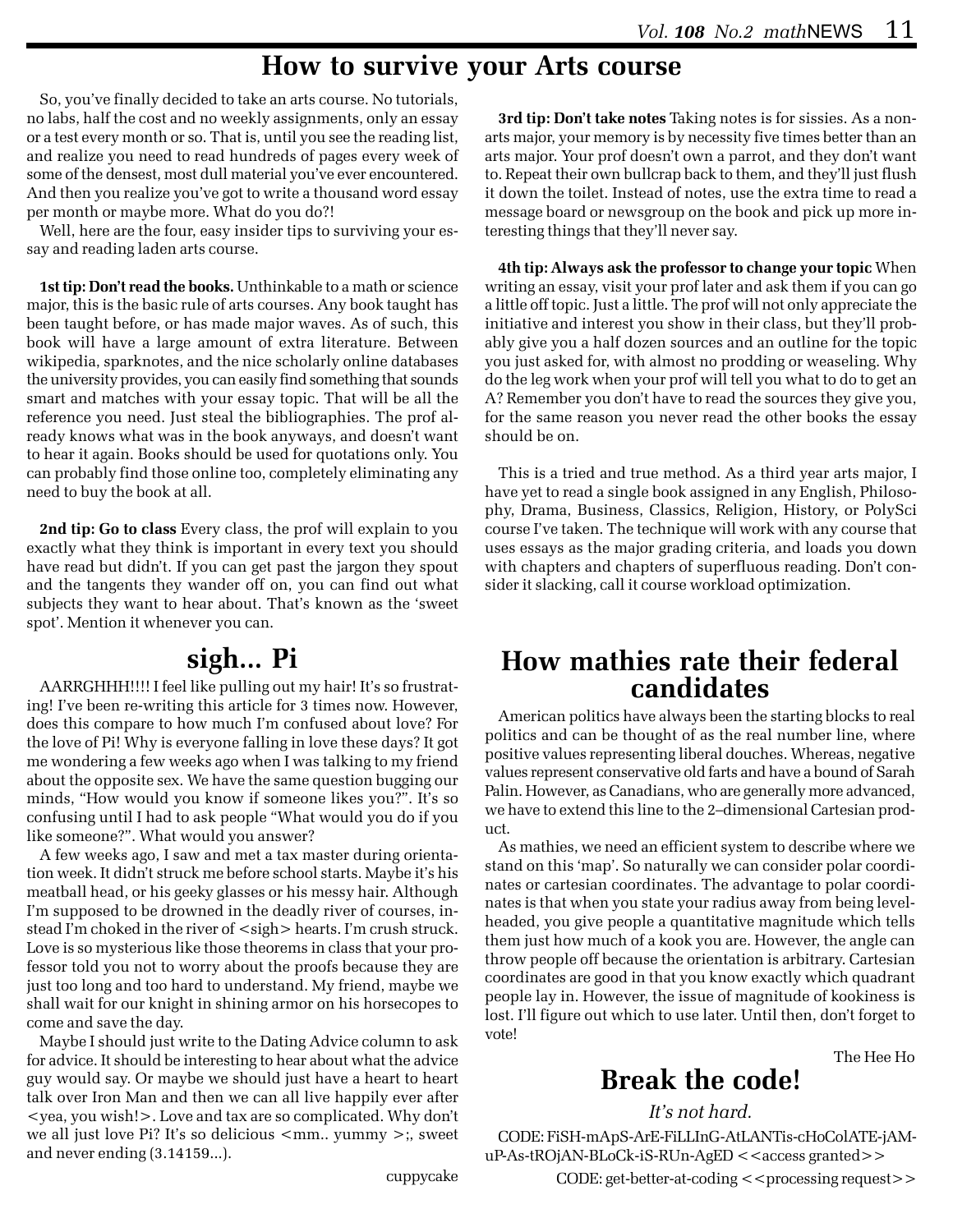## **Dating Advice From the Stalker Guy**

### Dear Advice Column,

 I knew a great guy who was so much fun, but I'm afraid it's just a mask to the horrors that lay within. We became really close a while ago, but then drifted apart while he was on and off with other girls. When he was single, we were often more than friends, but he always said that he didn't want anything more than physical fun because he "didn't have time" or was "commitment phobic." Now, after all this time of pushing me away, he has a girlfriend! I feel so pissed because he lied and used me for so long!

Helplessly devoted to the asshole

### Dear helpless lover

 The only way to win him back is to learn what he likes and deliver. Of course this will require a lot of research. Remember Facebook is a great start, but people's usual problem is stopping there. Remember Facebook won't tell you what they are eating for breakfast. I highly suggest following him around, learning the perfect time of the day to surprise him with his favorite treat, music or piece of jewellery. If you are really serious about this, I suggest cameras. Anything pen sized or smaller should work. Also looking into phone taps could help you know the girlfriends weaknesses and take her down a peg (its an added bonus.) Trust me, with enough determination, and some well powered binoculars, you can have him back in your arms before you know it (maybe even tied up)!

Stalker Guy,

 This bitch just guy stole my guy! We weren't official or anything, but I know he was totally into me and he told me many times that he thought I was attractive - I really thought we had something going on. I don't want him to know I'm crazy over this, but what should I do?

### Hey pissed,

 Remember, nobody is invincible! She must have a weak or ugly point, and if you can expose this to your guy, he will be back in your arms before you know it. You could always try to extract information about her from her friends (you will be surprised how much people talk with a little sodium pentathol). However, you might need to take more drastic measures. May I suggest following her throughout the day and being creative when she is in a relatively empty dark corridor of the university (the area behind the engineering buildings.) Tie her up with some good thick rope, something from a sailing yacht might do the job nicely, and try to remember your old camp days when they taught you how to tie those good sheep end knots. If she happens to disappear for a few weeks, maybe this guy will just forget about her and go right back to you.

The Stalker Guy

Stalker Guy

F'ing Pissed

### Hey Sexy Stalker,

 I know you don't know me, but I know all about you - I was just thinking about you last night, and how darn attractive you looked in the library reading your statistics textbooks. Sorry that assignment didn't treat you well, but maybe next time you shouldn't drink and warhammer with your roommates 'til 2am. Anyways, I was thinking maybe we should get together one day at William's and have a sweet talk over your favourite Lattes...

Let me know! See you tomorrow (even if you won't see me!)

Anne Onymous

#### Hey ...you

 You sound...interesting. We should get together some time and watch each other from across a field. I don't think physical confrontation is the best thing. Maybe if we just relax and take it slow you know maybe closing a meter a week on each other until we get to know each other better (you know from observation.) Either way I can't wait to get to know you. Be seeing you, or maybe not.

The Stalker Guy

Dear *insert whoever is doing it now* Guy,

 This guy keeps calling me and just breathing heavily and when I try to say something he just hangs up who is this and what should I do?

Confused!

Hi Confused! \*breathes heavily\* .... \*click\*

Until next time you may all be happy to know that the stalker guy has already been sacked and neutered (You are all welcome)

Unobligatory person guy

## **Some Musings**

### *On Mathematics*

Today, like many other days, I contemplated the question "Why the hell am I doing math?". This article will have my opinion on the answers to this, but first it needs to be made clear that what I mean by math is more than just the mindless matrix multiplication in Math 136 and pages and pages of integrals in Math 138. These computations are consequences of some deeper fundamental structure. I lack the eloquence to answer "What is Math?" but I hope that you can understand there is a vast ocean beyond the computations and symbol manipluations of first year.

New Paragraph. I promise I'll answer the question in earnest: Math is good for the soul. Like poetry, like music, and based on an argument similar to this one science. Math gives us insight on a fundamental truth that is independant of representation. Someone once chastized me on using English for something purely mathematical and I countered "notation is symbols for something purely mathematical". Yes, it may be better specified, but regardless of representation the same fundamental ideas like convergence, completeness, and the various universal properties exist. Studying this fundamental underlying truth is similar to studying Zen; it leads to an inner calm and understanding, though Math makes no comment on ethics or morals.

This is a rather scattered article, but I would like to ask the reader (if anyone makes it this far) why they are doing math. Think long and hard on your answer. If you sincerely believe that Math is something you study because you must to get your credentials I ask you to consider if you should be in the Faculty of Mathematics at all, as that worldview seems more cut out for an Engineer. Once you have this question answered, I suggest you try to tackle "what is math" or "do we create truth or discover it".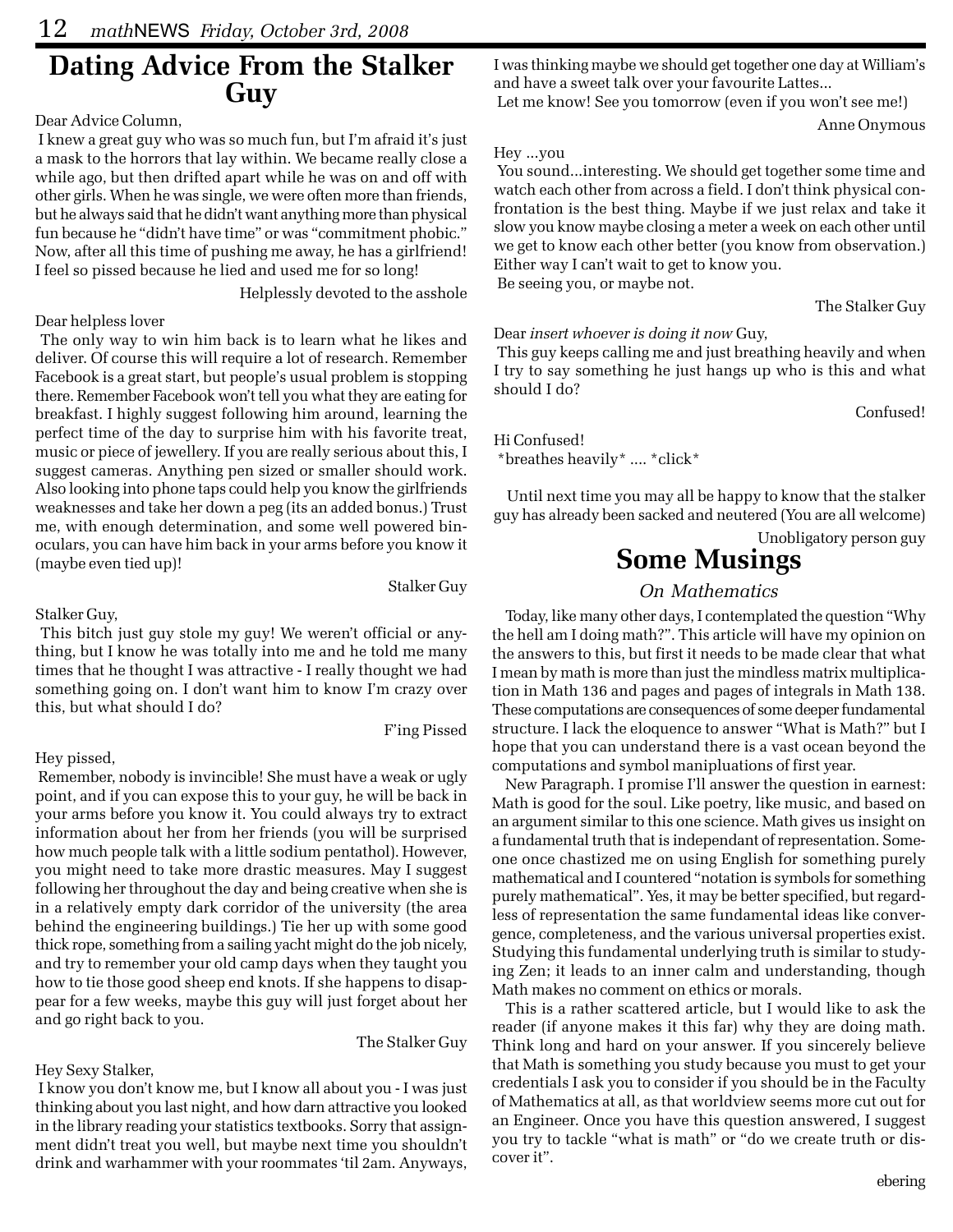## **A Very Canadian House of Cards**

### *How many spoilt ballets will it take to get a good political leader?*

With all the fuss and media over the American election, I'm afraid that many Canadians are becoming out of touch with their own political farce. For example, I conducted a small poll yesterday and I found some very disturbing results. After counting the number of signs pegged into people's lawn, I found out that Waterloo's current leading political party is Remax Real Estate, just beating the "This lawn has no pesticides" by a narrow margin. Now this may not be as official a poll as the ones the media occasionally pump out, but I feel it shows a lot about the current state of Canadian politcs.

#### **Stephen Harper: King of the Cons**

 It doesn't matter whether he is a robot or simply out-of-touch with the average Canadian, Stephan Harper is still the current kingpin of Canadian politics.

#### **St?phan Dion: Ace's High or Low?**

 Political opinion on the not-quite-so-charismatic leader of the Liberal Party is around as consistent as a bipolar howler monkey. Basically, some people love him and think he is absolutely amazing, some people hate him and would rather chew off their arm than vote Liberal, but the majority just don't understand what the hell he's saying.

#### **Elizabeth May: The Reigning Queen of Green**

 When it comes to the environment, no one is as vocal as Elizabeth May and with good reason since that is the only part of the



### *Thor's Useful Life Goal List*

- 1. Find a mountainous anarcho-capitalist community backed by the gold standard and watch socialist society burn around you
- 2. Generalize the threesome to *n* dimensions
- 3. Discover what happens if you personify an objectified woman.
- 4. Require all future US Congressional laws to have names that spell things, like USA PATRIOT
- 5. Speak for a year in iambic pentameter.
- 6. Start a pastafarian theocracy. The FSM will control interest rates with His Noodly Appendage
- 7. Create my own robot army.
- 8. Replace the last hour of 2001: A Space Odyssey with lesbian pornography
- 9. Declare all Pokemon above 151 (Mew) to be non-canon

Green Party's platform that people know about. Being the only woman in the running for Prime Minister, she must also distuingish herself from Kim Campbell by proving she can last longer than 6 months in the political scene. Not hard, considering the other candidates.

#### **Jack Layton: I'll Vote for You If You Shave the Stash**

 Support for the NDP has exploded under his leadership. Result: two minority governments. On the other hand, he has compared himself to Obama, coming up with one of the few true statements I've heard all election: "I am a lot shorter than he is."

### **Gilles Duceppe: For a Limited Time Only!**

 Only in Canada will a separatist party stay in government for decades without actually separating from the government. Luckily, it seems that the Bloc is declining in popularity in Quebec (as well as the rest of Canada, despite how little their popularity originally was.)

In the end, the flimsy house of cards that consitutes the Canadian political powerhouse also constitutes a really weak poker hand and a series of poor choices for Canada to vote for. No wonder we're all obsessed with the American election, the Canadian one is just depressing.

Impulse Vector

## **Top 10 Starcraft Spinoffs**

This list cannot include Worlds of Starcraft, because that is only possible through Blizzard's eventual purchase of the internet. 10. Zergling Tamagochi. Collect a swarm and throw them at people

- 9. Vulture Racing. MarioKart does not have spider mines or "For the Swarm!"
- 8. Settlers of Char. Settlers of Catan is fun, but it doesn't have Zergling rushes
- 7. Zerglings Teaching Typing. If you don't know Mario teaches typing, you won't get this.
- 6. Zergling Rush. Start Running
- 5. DC. If you haven't realized yet, its a Protoss assimilator
- 4. How has DnD not made a Starcraft equivalent? My Level 14 Zealot could tear your stupid elf in half.
- 3. Survivor. On Char. Thor, Static IP, and Mike Seliske are required contestants.
- 2. Spore. Obviously every spore has to turn into a breed of Zerg.
- 1. Starcraft Ghost. It's still coming! (Blizzard should release it to open source and let them finish it.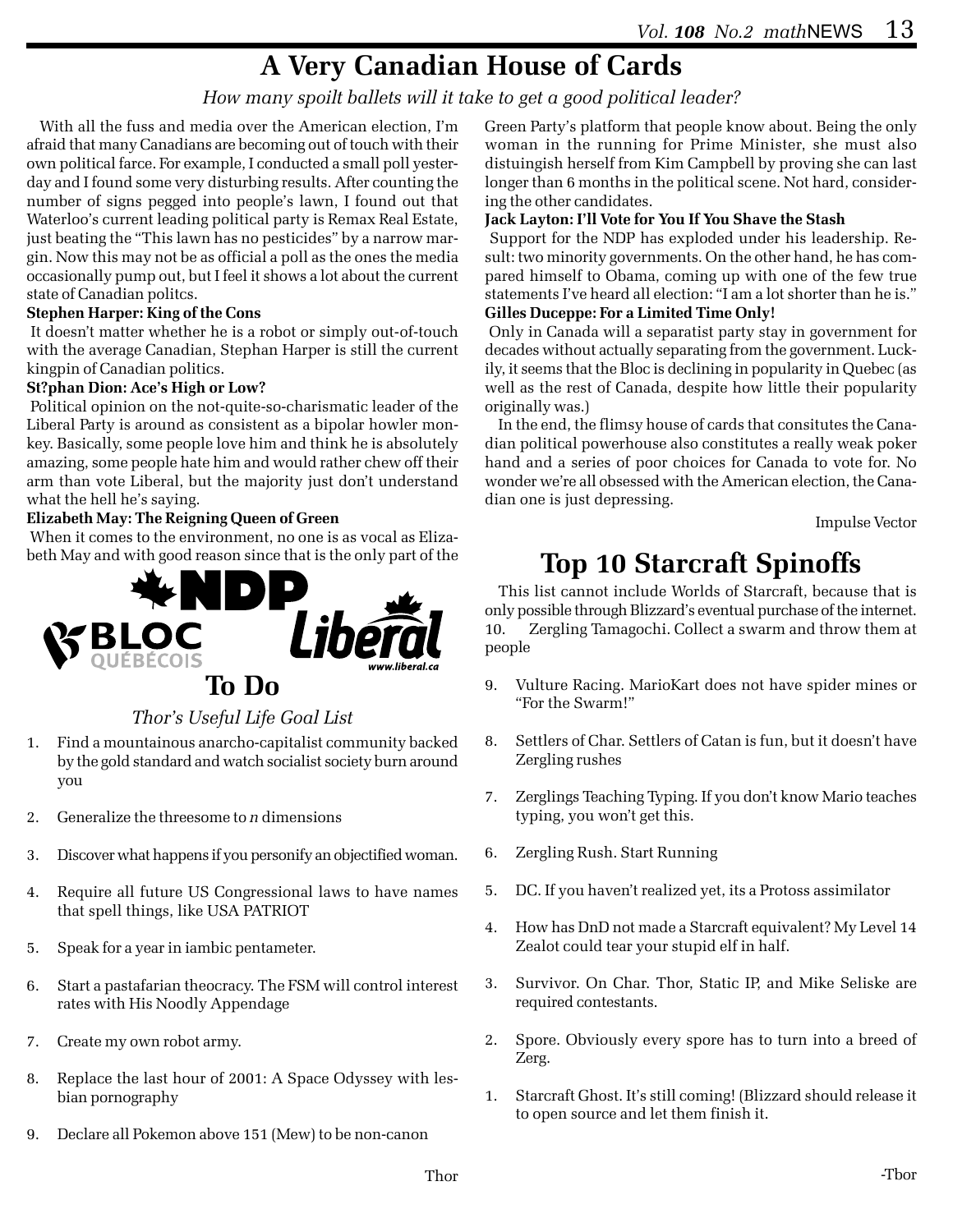## *prof***QUOTES**

Unfortunately, we're missing an important class of integers: the negative ones. These are important, especially if you are a major US bank.

Lhotak, CS 241

You can think of this course as being on a deserted island with a wireless router...

Lhotak, CS 241

[on using formulae improperly] And then you'll say "But I got the right answer" Yes, you did. No marks for you.

Bolka, STAT 260

Zis iz ze best courz notes in ze vorld

STAT 231

I could have gone into CS and worked for Google... or I could have gone into physics and be unemployed right now.

Kennings, ECE 23

Magic is for wizards and we keep away from that.

Buhr, CS 246

You can go buy a book, or you can buy the  $C++$  reference manual, which is incomprehensible.

Buhr, CS 246

I have never used a Microsoft product in my life! [Class bursts into thunderous applause]

Buhr, CS 246

Some Chinese students, without asking, immediately talk to me in Chinese. They have good judgement.

Cai, EASIA 201

Some people ask me why I came back [from California] to this suffering place...

Cai, EASIA 201

The South Korean flag looks very familiar. It looks like Pepsi!

Cai, EASIA 201

Do you ever wake up, look at the ceiling, and think 'where am I?' Buhr, CS 246

Everybody falls in love with a shell and uses it for the rest of their lives...

Buhr, CS 246

Bad Induction: You can prove that Sean is going to pass this course... Don't do it!

Eden, MATH 135

I'm even convinced that hair loss is exponential

D'Alessio, MATH 137

I have no allergies. Except for stupid people.

Griggio ITAL 201

In grade school you learn two plus two is four, here you learn that two plus two is three.

Vasiga, CS 135

If enough people die, I become president.

Vasiga, CS 135

You might be thinking, "in what kind of shit job do I get less than zero dollars?" Well, that's what co-op will teach you.

Vasiga, CS 135

Any idiot can see that this is true, so why are we proving it? For the Engineers!

Eden, MATH 135

So how many people think that infinity is actually a number? ...it's just an 8 that got tired and fell over, right?

Ferguson, MATH 138

We have a short form for writing 0000... [after a decimal point] we stop at the number before that.

Andre, A/PMATH 331

"It's so obvious that it hurts" - that's not a good proof.

Andre, A/PMATH 331

"Left to the marker as an exercise" is not a good thing to put on assignment questions

Andre, A/PMATH 331

The function is symmetric, despite what I draw.

Scott, AMATH 231

When you say "Euclidean inner product" instead of "dot product"? Anytime you want - it makes you sound smarter!

Andre, A/PMATH 331

[student]So the whole experiment set-up would be small, right? [prof]Right.

[student]Small like I could hold it?

[Prof]Well, the electron microscope weighs a few tons, to... if you eat your spinach, sure!

#### Hill, PHYS 234

*Has your prof said something quotable? Type it up and send it to* mathnews@student.math.uwaterloo.ca*, or write it down and drop it in the BLACK BOX (located on the MC 3rd floor, between the Comfy and the C&D).*

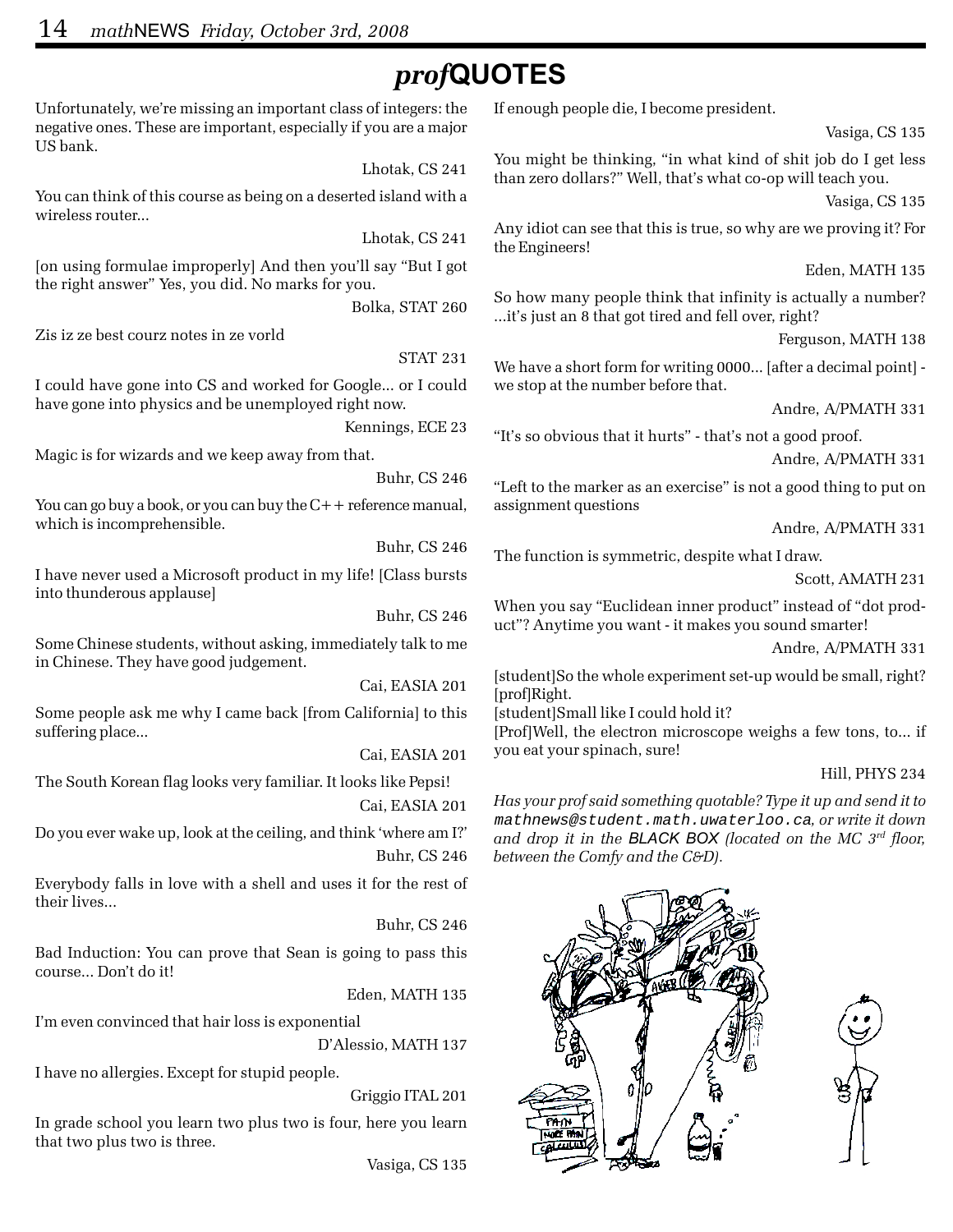# **Big Comic Goes here**